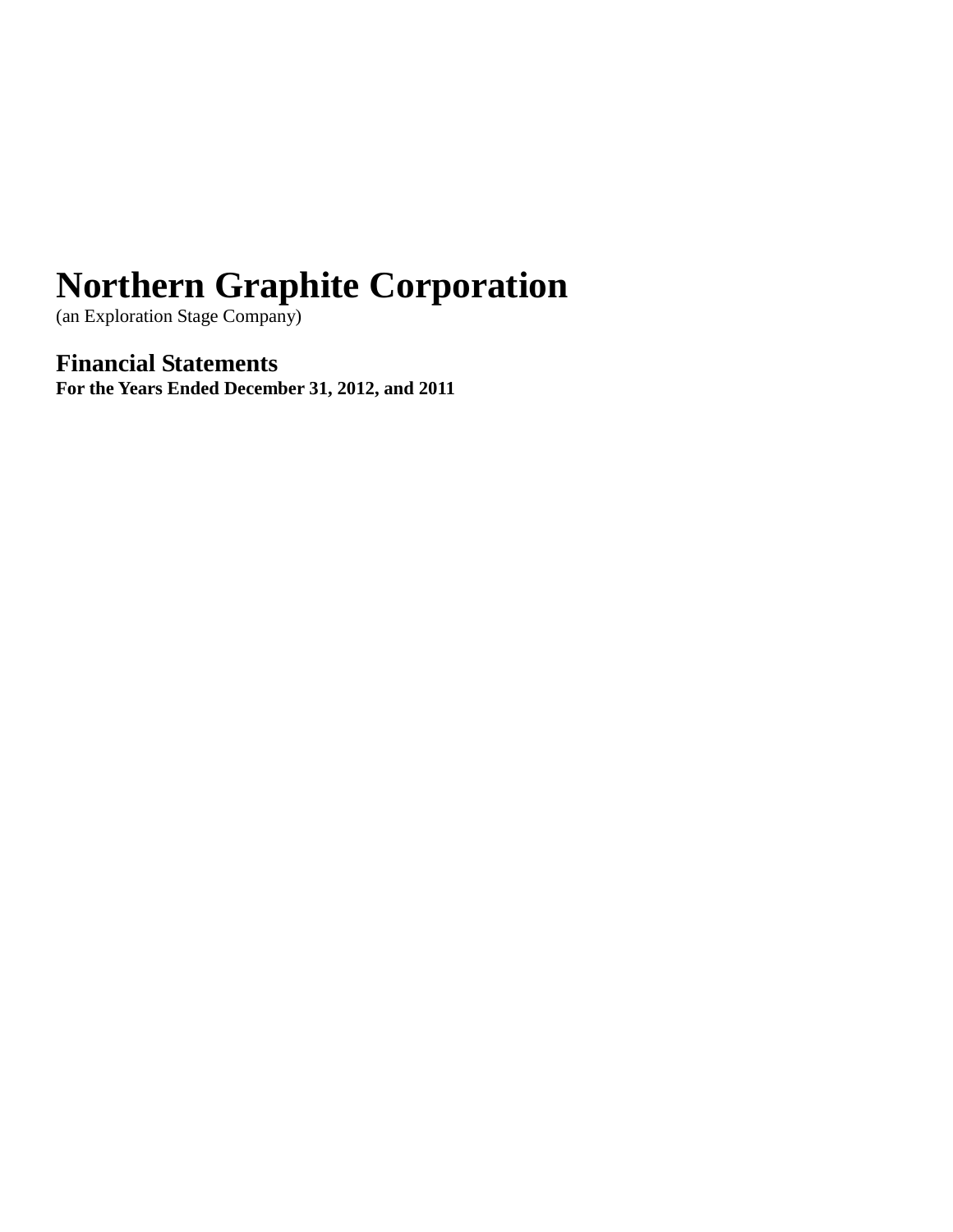To the Shareholders of Northern Graphite Corporation:

Management is responsible for the preparation and presentation of the accompanying consolidated financial statements, including responsibility for significant accounting judgments and estimates in accordance with International Financial Reporting Standards. This responsibility includes selecting appropriate accounting principles and methods, and making decisions affecting the measurement of transactions in which objective judgment is required.

In discharging its responsibilities for the integrity and fairness of the financial statements, management designs and maintains the necessary accounting systems and related internal controls to provide reasonable assurance that transactions are authorized, assets are safeguarded and financial records are properly maintained to provide reliable information for the preparation of financial statements.

The Board of Directors and the Audit Committee are composed primarily of Directors who are neither management nor employees of the Company. The Board is responsible for overseeing management in the performance of its financial reporting responsibilities, and for approving the financial information included in the annual report. The Board fulfills these responsibilities by reviewing the financial information prepared by management and discussing relevant matters with management and external auditors. The Audit Committee has the responsibility of meeting with management, and external auditors to discuss the internal controls over the financial reporting process, auditing matters and financial reporting issues. The Board is also responsible for recommending the appointment of Northern Graphite Corporation's external auditors.

MNP LLP, an independent firm of Chartered Accountants, is appointed by the shareholders to audit the financial statements and report directly to them; their report follows. The external auditors have full and free access to, and meet periodically and separately with, the Board of Directors, Audit Committee and management to discuss their audit findings.

April 9, 2013

*" Gregory Bowes " " Stephen Thompson "* Gregory Bowes, CEO Stephen Thompson, CFO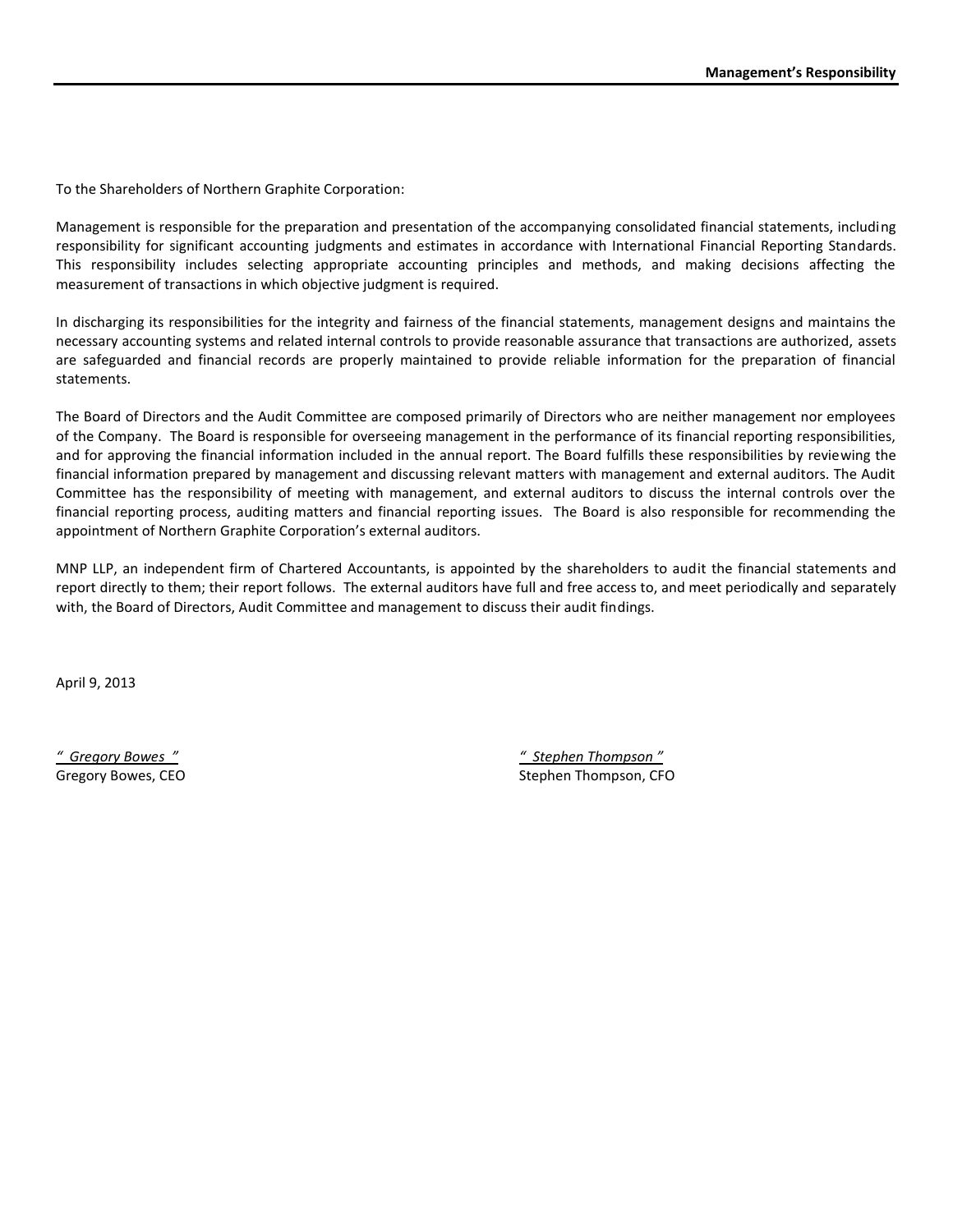

### **INDEPENDENT AUDITORS' REPORT**

To the Shareholders of **Northern Graphite Corp:**

We have audited the accompanying financial statements of **Northern Graphite Corp**., which comprise the statement of financial position as at December 31, 2012 and 2011 and the statements of comprehensive loss, changes in equity, and cash flows for the years then ended and the related notes, which comprise a summary of significant accounting policies and other explanatory information.

### *Management's Responsibility for the Financial Statements*

Management is responsible for the preparation and fair presentation of these financial statements in accordance with International Financial Reporting Standards, and for such internal control as management determines is necessary to enable the preparation of financial statements that are free from material misstatement, whether due to fraud or error.

### *Auditors' Responsibility*

Our responsibility is to express an opinion on these financial statements based on our audits. We conducted our audits in accordance with Canadian generally accepted auditing standards. Those standards require that we comply with ethical requirements and plan and perform the audits to obtain reasonable assurance about whether the financial statements are free from material misstatement.

An audit involves performing procedures to obtain audit evidence about the amounts and disclosures in the financial statements. The procedures selected depend on the auditors' judgment, including the assessment of the risks of material misstatement of the financial statements, whether due to fraud or error. In making those risk assessments, the auditor considers internal control relevant to the entity's preparation and fair presentation of the financial statements in order to design audit procedures that are appropriate in the circumstances, but not for the purpose of expressing an opinion on the effectiveness of the entity's internal control. An audit also includes evaluating the appropriateness of accounting policies used and the reasonableness of accounting estimates made by management, as well as evaluating the overall presentation of the financial statements.

We believe that the audit evidence we have obtained in our audit is sufficient and appropriate to provide a basis for our audit opinion.

### *Opinion*

In our opinion, the financial statements present fairly, in all material respects, the financial position of Northern Graphite Corp. as at December 31, 2012 and December 31, 2011, and the results of its financial performance and its cash flows for the years then ended in accordance with International Financial Reporting Standards.

### *Emphasis of Matter*

Without qualifying our opinion, we draw attention to Note 1 of these financial statements, which states that Northern Graphite Corp. incurred significant losses from operations, negative cash flows from operating activities and has an accumulated deficit. This, along with other matters described in Note 1, indicates the existence of a material uncertainty which may cast doubt about the ability of Northern Graphite Corp. to continue as a going concern.

 $\mathcal{NP}_{\mathcal{LLP}}$ 

April 9, 2013 Vancouver, British Columbia Chartered Accountants





**ACCOUNTING › CONSULTING › TAX**

2300, 1055 DUNSMUIR STREET, BOX 49148, VANCOUVER, BC V7X 1J1 1.877.688.8408 P: 604.685.8408 F: 604.685.8594 **mnp.ca**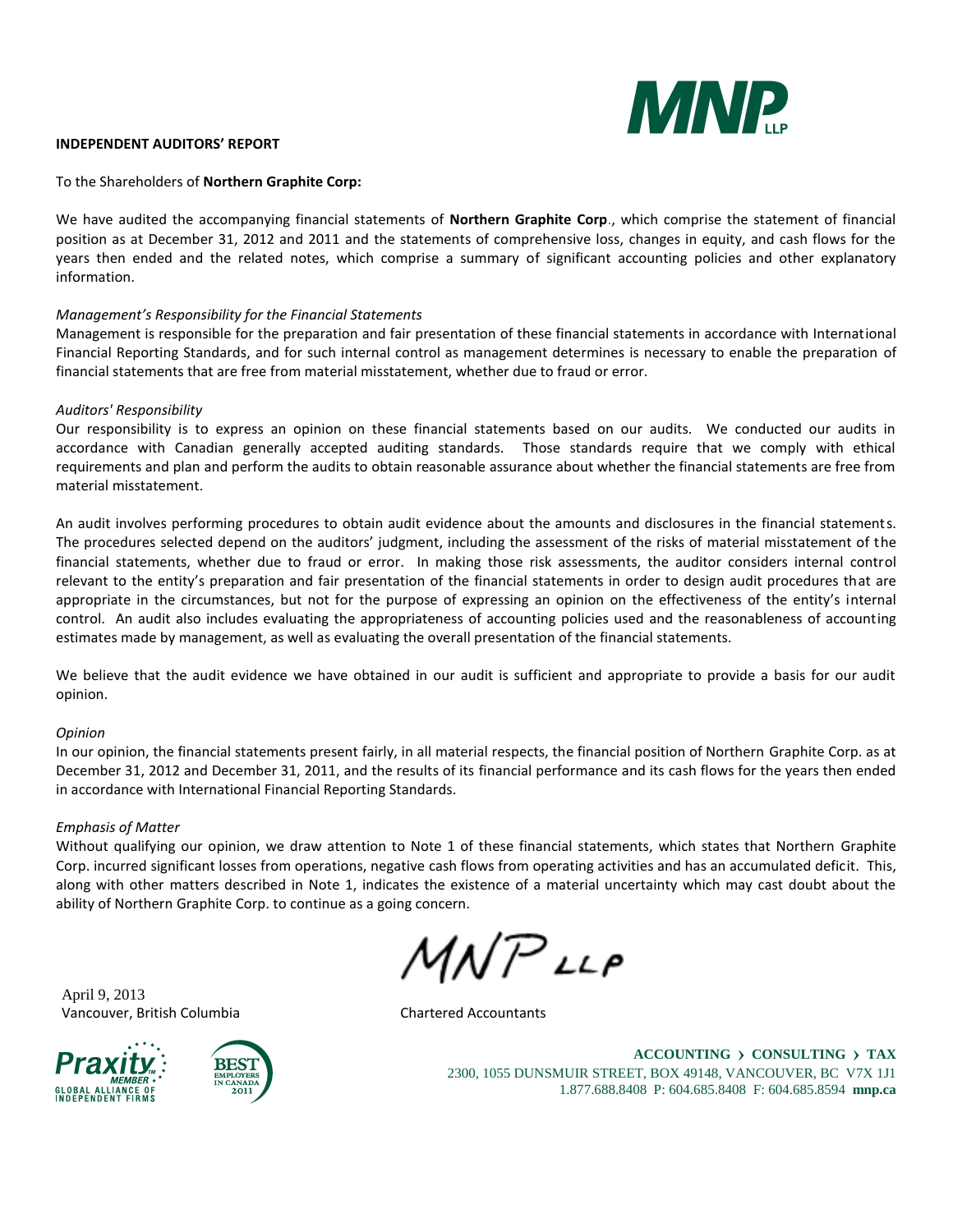# **Northern Graphite Corporation**

(an exploration stage company)

# **Statements of Financial Position** (audited)

| (audited)                                         | As at       | As at       |
|---------------------------------------------------|-------------|-------------|
|                                                   | December 31 | December 31 |
|                                                   | 2012        | 2011        |
|                                                   | \$          | \$          |
|                                                   |             |             |
| <b>Assets</b>                                     |             |             |
| <b>Current</b>                                    |             |             |
| Cash and cash equivalents                         | 8,281,725   | 1,624,696   |
| HST receivable                                    | 150,803     | 117,745     |
| Prepaid expenses and deposits                     | 46,785      | 39,825      |
|                                                   | 8,479,313   | 1,782,266   |
| Deposits                                          | 26,500      | 407,482     |
| Reclamation deposit (note 14)                     | 319,590     | 317,042     |
| Property and equipment (note 4)                   | 516,583     | 574,165     |
| Exploration and evaluation assets (notes 5 and 6) | 7,143,817   | 3,353,146   |
|                                                   | 16,485,803  | 6,434,101   |
| <b>Liabilities</b>                                |             |             |
| <b>Current</b>                                    |             |             |
| Accounts payable and accrued liabilities          | 481,129     | 443,642     |
| Due to Mindesta Inc. (note 12)                    |             | 16,127      |
|                                                   | 481,129     | 459,769     |
| Reclamation and close down provision (note 14)    | 319,590     | 317,042     |
|                                                   | 800,719     | 776,811     |
| <b>Shareholders' equity</b>                       |             |             |
| Share capital (note 7)                            | 20,238,328  | 7,859,427   |
| Warrants (note 7)                                 | 53,976      | 134,647     |
| Contributed surplus (note 7)                      | 2,605,984   | 1,241,085   |
| Retained earnings (deficit)                       | (7,213,204) | (3,577,869) |
| Total shareholders' equity                        | 15,685,084  | 5,657,290   |
|                                                   |             |             |
| Total liabilities and shareholders' equity        | 16,485,803  | 6,434,101   |

*The accompanying notes are an integral part of these financial statements* 

### **Approved by the Board of Directors and authorized for issue on April 9, 2013**

| (signed) Gregory Bowes | (signed) Donald Christie |
|------------------------|--------------------------|
| <b>Director</b>        | <b>Director</b>          |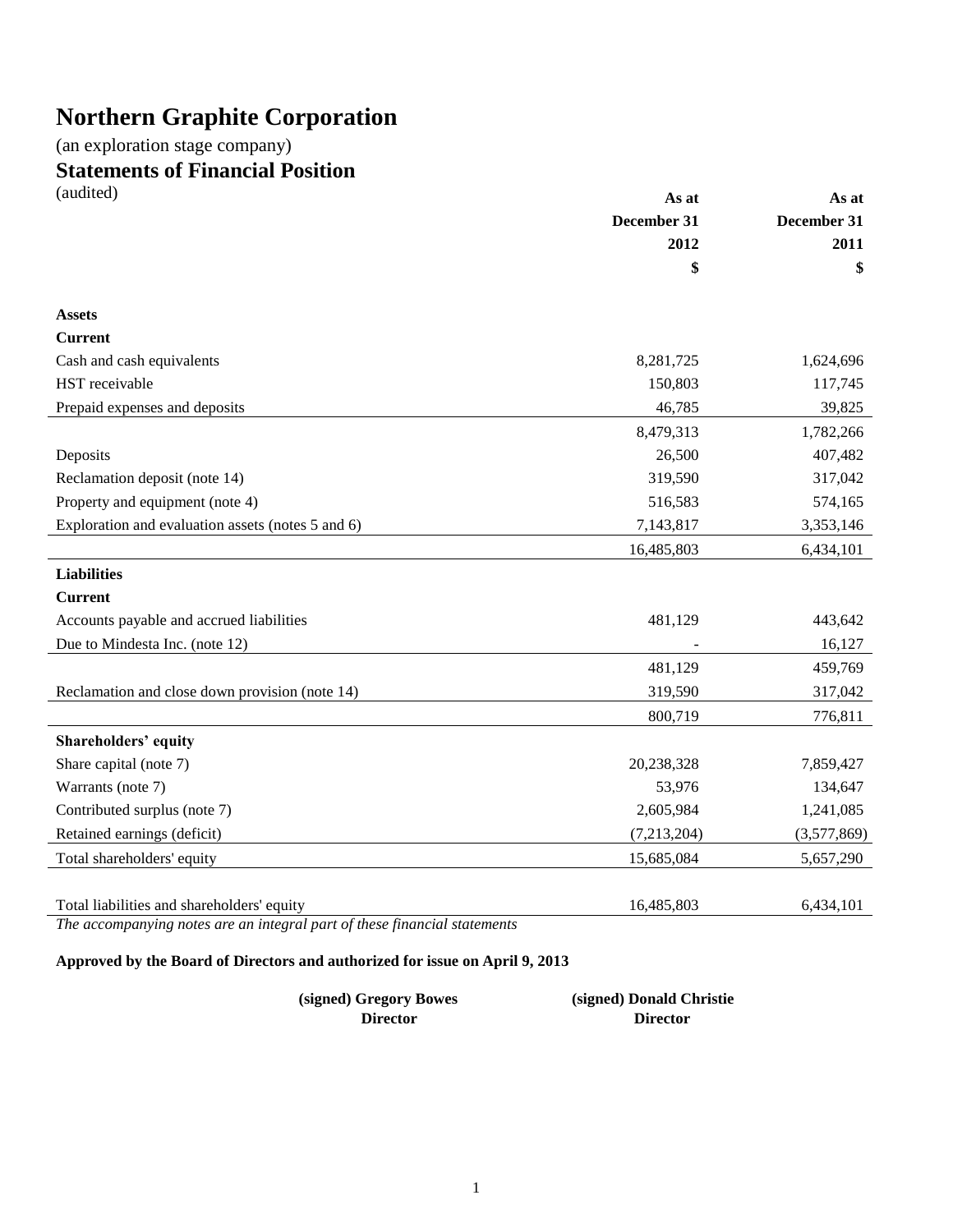# **Northern Graphite Corporation (an exploration stage company) Statements of Comprehensive Loss**

|                                                                                                                              |             | <b>Years ended December 31</b> |  |
|------------------------------------------------------------------------------------------------------------------------------|-------------|--------------------------------|--|
|                                                                                                                              | 2012        | 2011                           |  |
|                                                                                                                              | \$          | \$                             |  |
| General and administrative expenses                                                                                          |             |                                |  |
| Management and consulting fees (note 12)                                                                                     | 1,133,804   | 576,923                        |  |
| Legal and audit                                                                                                              | 133,994     | 137,448                        |  |
| Office and miscellaneous (note 6)                                                                                            | 942,316     | 443,585                        |  |
| Share-based payments (note 7)                                                                                                | 1,438,646   | 1,241,085                      |  |
| Depreciation                                                                                                                 | 71,782      | 62,117                         |  |
| Foreign exchange (gain)                                                                                                      | (1,256)     | (6,272)                        |  |
|                                                                                                                              | 3,719,286   | 2,454,886                      |  |
| Loss from operations                                                                                                         | (3,719,286) | (2,454,886)                    |  |
| Finance cost                                                                                                                 |             | (19,904)                       |  |
| Interest income                                                                                                              | 83,951      | 11,767                         |  |
| Loss on sale of assets                                                                                                       |             | 25,858                         |  |
| Gain (loss) on debt settlement                                                                                               |             | (22, 587)                      |  |
|                                                                                                                              | 83,951      | (4, 866)                       |  |
| Loss and comprehensive loss for the year                                                                                     | (3,635,335) | (2,459,752)                    |  |
| Loss per share                                                                                                               | (0.08)      | (0.08)                         |  |
| Weighted average number of shares – basic and fully diluted<br>$\mathcal{L} = \mathcal{L} \cdot \mathcal{L}$<br>$\mathbf{r}$ | 45,200,127  | 30,001,851                     |  |

*The accompanying notes are an integral part of these financial statements*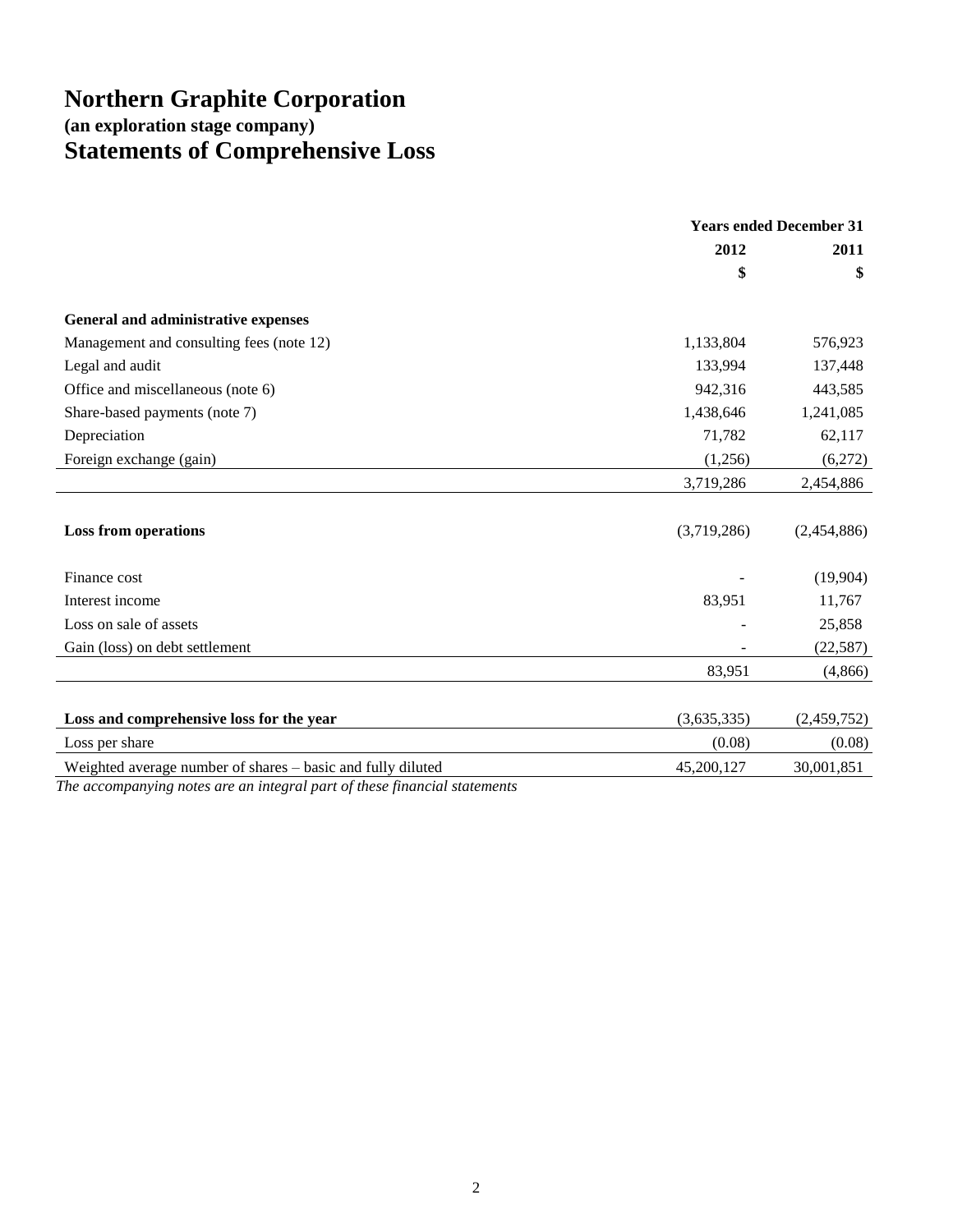## **Northern Graphite Corporation**

(an exploration stage company) **Statements of Changes in Shareholders' Equity**

|                                                      |               |               |                 | Contributed    |                |              |
|------------------------------------------------------|---------------|---------------|-----------------|----------------|----------------|--------------|
|                                                      | Number of     | Share capital | <b>Warrants</b> | <b>Surplus</b> |                |              |
|                                                      | <b>Shares</b> | <b>Amount</b> | reserve         | <b>Reserve</b> | <b>Deficit</b> | <b>Total</b> |
|                                                      |               | \$            | \$              | \$             | \$             | \$           |
| Balance at December 31, 2011                         | 37,415,167    | 7,859,427     | 134,647         | 1,241,085      | (3,577,869)    | 5,657,290    |
| Share capital issued through private placement       | 6,206,377     | 10,550,841    |                 |                |                | 10,550,841   |
| Issued pursuant to the exercise of warrants          | 5,234,737     | 1,727,601     |                 |                |                | 1,727,601    |
| Issued pursuant to the exercise of options           | 225,000       | 112,500       |                 |                |                | 112,500      |
| Fair value of options exercised                      |               | 73,747        |                 | (73, 747)      |                |              |
| Warrants issued in private placement                 |               | (53,976)      | 53,976          |                |                |              |
| Fair value of warrants exercised                     |               | 133,957       | (133,957)       |                |                |              |
| Fair value of expired warrants                       |               | 690           | (690)           |                |                |              |
| Share issuance costs                                 |               | (166, 459)    |                 |                |                | (166, 459)   |
| Share-based payment expense                          |               |               |                 | 1,438,646      |                | 1,438,646    |
| Net loss                                             |               |               |                 |                | (3,635,335)    | (3,635,335)  |
| Balance, December 31, 2012                           | 49,081,281    | 20,238,328    | 53,976          | 2,605,984      | (7,213,205)    | 15,685,084   |
| Balance at December 31, 2010                         | 22,936,925    | 2,519,869     |                 |                | (1, 118, 117)  | 1,401,752    |
| Share capital issued through initial public offering | 8,000,000     | 4,000,000     |                 |                |                | 4,000,000    |
| Warrants issued through initial public offering      |               | (149, 152)    | 149,152         |                |                |              |
| Share-based compensation issued                      |               |               |                 | 1,144,752      |                | 1,144,752    |
| Share issuance costs of initial public offering      |               | (621, 347)    |                 |                |                | (621, 347)   |
| Shares issued pursuant to exercise of warrants       | 6,478,242     | 2,110,057     | (14,505)        |                |                | 2,095,552    |
| Share-based payment expense                          |               |               |                 | 96,333         |                | 96,333       |
| Net loss                                             |               |               |                 |                | (2,459,752)    | (2,459,752)  |
| Balance at December 31, 2011                         | 37,415,167    | 7,859,427     | 134,647         | 1,241,085      | (3,577,869)    | 5,657,290    |

*The accompanying notes are an integral part of these financial statements*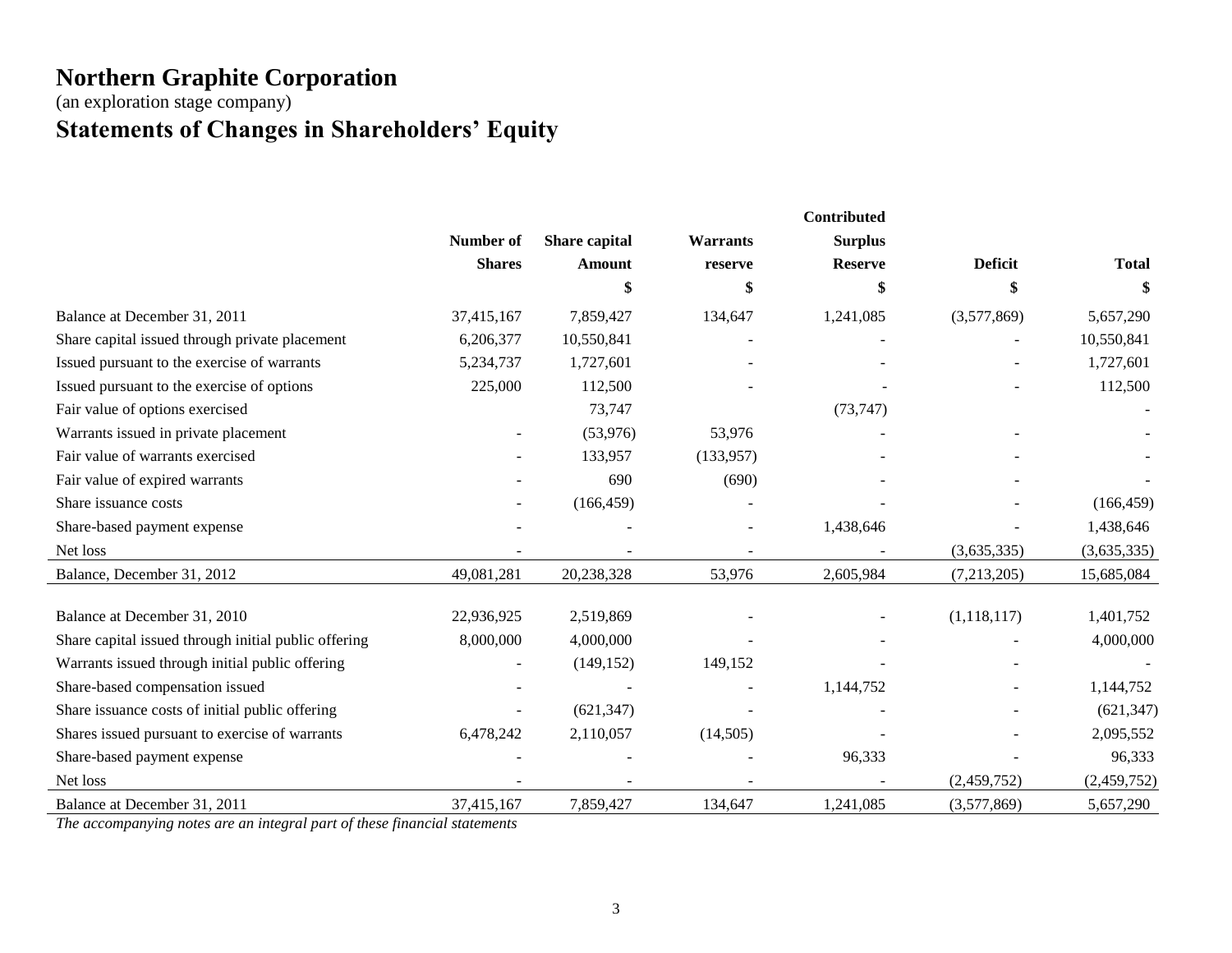## **Northern Graphite Corporation**

(an exploration stage company)

# **Statements of Cash Flows**

|                                                      | <b>Years ended December 31</b> |             |  |
|------------------------------------------------------|--------------------------------|-------------|--|
|                                                      | 2012                           |             |  |
|                                                      | \$                             | \$          |  |
| Cash provided by (used in)                           |                                |             |  |
| <b>Operating activities</b>                          |                                |             |  |
| Loss for the year                                    | (3,635,335)                    | (2,459,752) |  |
| Items not affecting cash                             |                                |             |  |
| Depreciation                                         | 71,782                         | 62,117      |  |
| Share-based payments                                 | 1,438,646                      | 1,241,085   |  |
| Loss on sale of assets                               |                                | 22,587      |  |
| Gain on debt settlement                              |                                | (25, 858)   |  |
| Changes in non-cash operating working capital:       |                                |             |  |
| HST receivable                                       | (33,058)                       | 47,069      |  |
| Prepaid expenses and deposits                        | (6,960)                        | 117,462     |  |
| Accounts payable and accrued liabilities             | (25, 315)                      | (232, 195)  |  |
| Net cash used in operating activities                | (2,190,240)                    | (1,227,485) |  |
| <b>Financing activities</b>                          |                                |             |  |
| Due to Mindesta Inc.                                 | (16, 127)                      | 130,015     |  |
| Decrease in loans payable                            |                                | (152, 340)  |  |
| Issuance of common shares in initial public offering |                                | 4,000,000   |  |
| Issuance of share capital in private placement       | 10,550,841                     |             |  |
| Proceeds from the exercise of options                | 112,500                        |             |  |
| Proceeds from the exercise of warrants               | 1,727,601                      | 2,095,553   |  |
| Share issuance costs                                 | (166, 459)                     | (489, 015)  |  |
| Net cash generated from financing activities         | 12,208,356                     | 5,584,213   |  |
| <b>Investing activities</b>                          |                                |             |  |
| Proceeds from the sale of fixed assets               |                                | 20,000      |  |
| Purchase of fixed assets                             | (14,200)                       | (149, 954)  |  |
| Decrease (increase) in deposits                      | 380,982                        | (407, 482)  |  |
| Exploration and evaluation costs                     | (3,727,869)                    | (2,240,539) |  |
| Net cash used in investing activities                | (3,361,087)                    | (2,777,975) |  |
|                                                      |                                |             |  |
| Net increase (decrease) in cash and cash equivalents | 6,657,029                      | 1,578,753   |  |
| Cash and cash equivalents, beginning of year         | 1,624,696                      | 45,943      |  |
| Cash and cash equivalents, end of year               | 8,281,725                      | 1,624,696   |  |

*The accompanying notes are an integral part of these financial statements*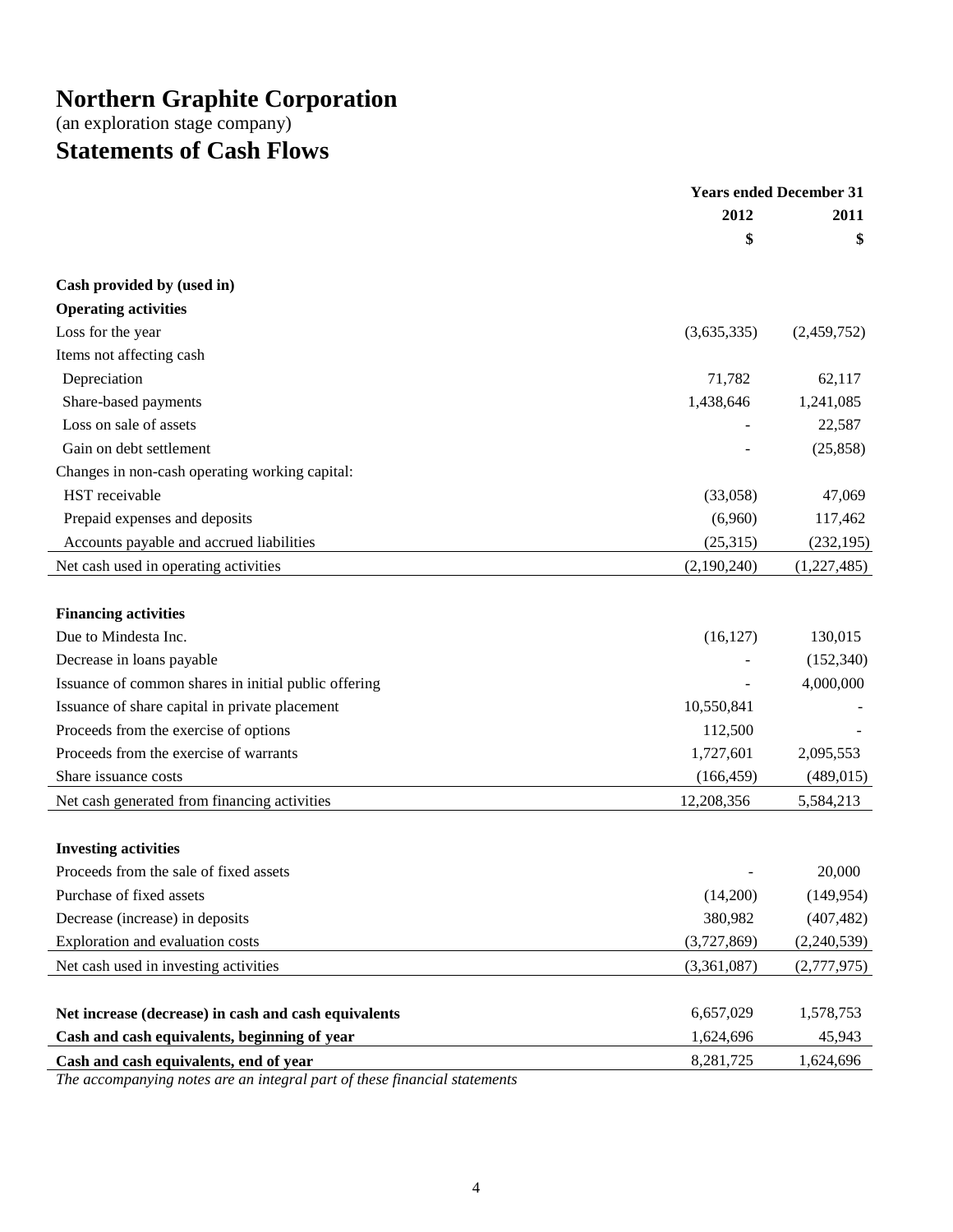### *1. Corporate Information*

Northern Graphite Corporation ("Northern" or "the Company") was incorporated under the laws of the Province of Ontario on February 25, 2002, under the name Industrial Minerals Canada Inc. The Company's name was changed to Northern on March 1, 2010. Northern was incorporated by its parent company, Mindesta Inc. ("Mindesta" formerly Industrial Minerals, Inc.), to develop and hold title to a 100% interest in the Bissett Creek Graphite Property (the "Bissett Creek Property"). Mindesta is a Delaware corporation which trades on the OTC Bulletin Board ("MDST") in the United States. The Company was a wholly owned subsidiary of Mindesta until early in 2010. Mindesta's interest in Northern was reduced to 26.1% as at December 31, 2011 as the result of a number of financing transactions. At the close of trading on January 25, 2012, Mindesta completed the distribution to Mindesta's shareholders of 9,413,581 shares of Northern owned by Mindesta on the basis of one share of Northern for each share of Mindesta held. As at December 31, 2012, Mindesta's interest in Northern had decreased to less than 1%. Subsequent to the end of the year, Mindesta no longer holds any shares of Northern. Northern is listed on the TSX Venture Exchange and trades under the symbol "NGC".

The Company's address and head office is 290 Picton Avenue, Suite 201, Ottawa, Ontario K1Z 8P8 Canada.

### *2. Basis of Preparation*

### *a. Statement of compliance*

These financial statements and the notes thereto (the "Financial Statements") present Northern's financial results of operations and financial position under IFRS as at and for the years ended December 31, 2012 and 2011.

In the opinion of management, all adjustments necessary to present fairly the financial position of the Company as at December 31, 2012 and the results of its operations and cash flows for the year then ended have been made.

The policies set out in note 3 were consistently applied to all the periods presented.

The Financial Statements were approved and authorized for issue by the Board of Directors on April 9, 2013.

### *b. Basis of measurement*

The Financial Statements have been prepared on a historical cost basis except those accounts as noted in the financial instruments section (note 11). In addition, the Financial Statements have been prepared using the accrual basis of accounting.

### *c. Going Concern*

The Company is an exploration stage company that incurred a net loss of \$3,635,335 for the year ended December 31, 2012 (2011 - \$2,459,752) and has an accumulated deficit of \$7,213,204 since the inception of the Company. As at December 31, 2012, the Company had working capital of  $$7,998,183$  (December 31, 2011 –  $$1,322,497$ ). The Company's ability to continue as a going concern is dependent upon its ability to raise additional capital to continue the development of the Bissett Creek Property. On March 16, 2012, the Company raised financing with gross proceeds of \$10,550,841 as described in note 7. While the Company has been successful in raising capital to advance the Bissett Creek Property, substantial additional capital is required to ultimately build a mine and processing plant on the Bissett Creek Property and to enable the Company to continue its operations. However, there is a high degree of risk and many inherent uncertainties in the mining industry and there is no assurance management will be successful in its endeavors.

The Financial Statements have been prepared on a going concern basis, which assumes that the Company will be able to continue in operation for the foreseeable future and will be able to realize its assets and discharge its liabilities and commitments in the normal course of business.

The Company's management believes that it will continue to be able to generate sufficient funds from public or private debt or equity financings for the Company to continue to operate. The Financial Statements do not include any adjustments that might result from negative outcomes with respect to these uncertainties.

### *d. Functional and presentation currency*

The Company's functional and presentation currency is the Canadian dollar.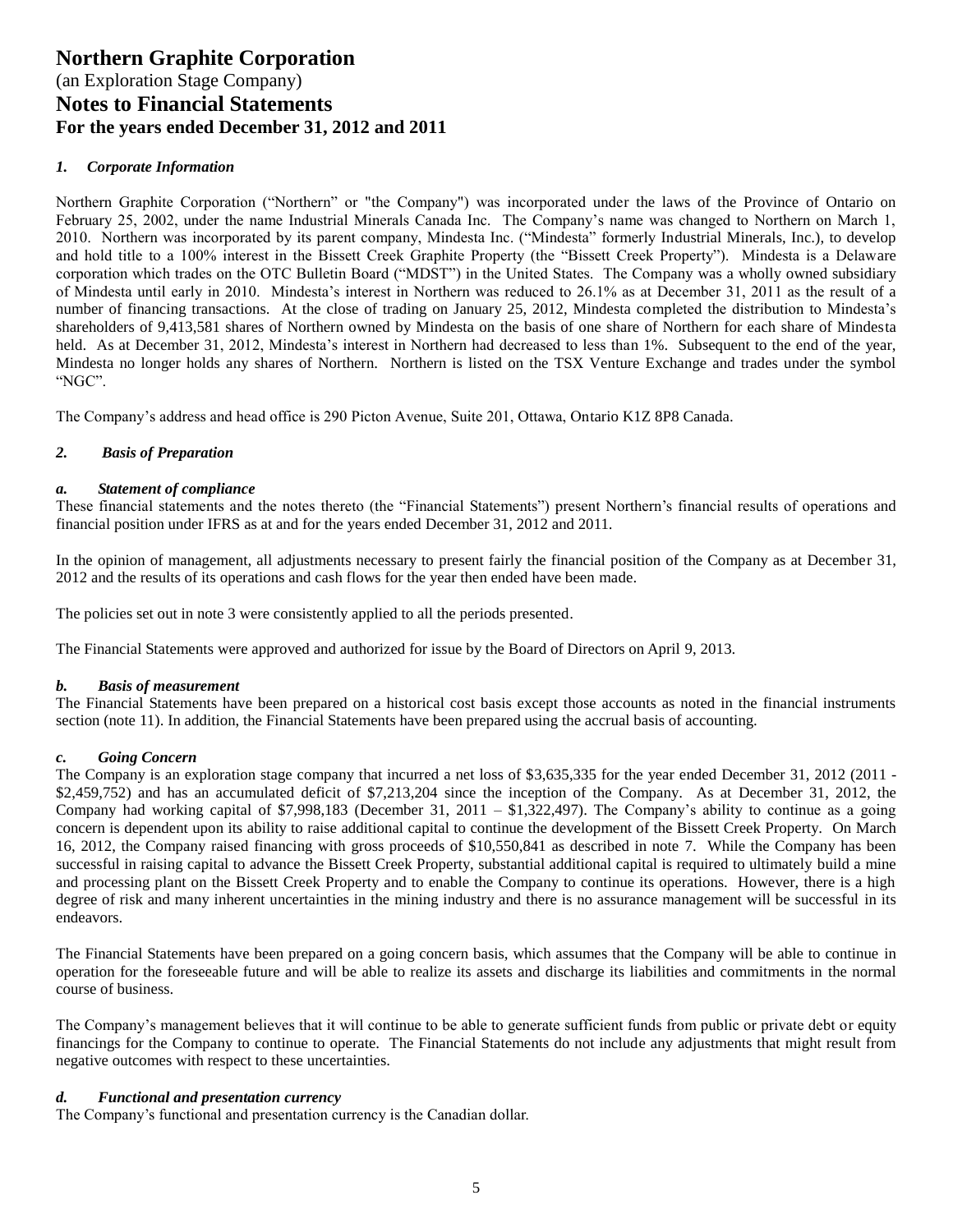### *e. Critical accounting estimates and judgments*

The preparation of the Financial Statements requires management to make estimates and judgments that affect the reported amounts of assets and liabilities at the date of the Financial Statements, and revenues and expenses for the period. By their nature, these estimates and judgments are subject to uncertainty and the effect on the Financial Statements of changes in such estimates in future periods could be significant. Actual results may differ from those estimates and judgments.

*Significant estimates used in the preparation of the Financial Statements include, but are not limited to:* 

- (i) asset carrying values and impairment charges;
- (ii) the economic recoverability of exploration expenditures incurred and the probability of future economic benefits from development expenditures incurred;
- (iii) the expected costs of asset retirement obligations; and
- (iv) the calculation of share-based compensation and warrants which includes the assumptions used in the Black-Scholes option pricing model including volatility, estimated forfeiture rates and expected time until exercise.

*Significant judgements used in the preparation of these Financial Statements include, but are not limited to:* 

- (i) those relating to the assessment of the Company's ability to continue as a going concern;
- (ii) the useful lives and related depreciation of property and equipment;
- (iii) the identification of separately identifiable components in property and equipment where their respective cost is significant in comparison to the total cost;
- (iv) the classification of expenditures as exploration and evaluation assets; and
- (v) the recognition of deferred tax.

*The key sources of estimation uncertainty that have a significant risk of causing material adjustment to the amounts recognized in the financial statements are as follows:* 

(i) Exploration and evaluation assets

The Company is required to review the carrying value of its exploration and evaluation properties for potential impairment. Impairment is indicated if the carrying value of the Company's exploration and evaluation is not recoverable. If impairment is indicated, the amount by which the carrying value of exploration and evaluation assets exceeds their estimated fair value is changed to the statement of loss.

Evaluating for recoverability during the exploration and evaluation phase requires judgment in determining whether future economic benefits from future exploitation, sale or otherwise are likely. Evaluations may be more complex where activities have not reached a stage which permits a reasonable assessment of the existence of reserves or resources. Management must make certain estimates and assumptions about future events or circumstances including, but not limited to, the interpretation of geological, geophysical and seismic data, the Company's financial ability to continue exploration and evaluation activities, contractual issues with joint venture partners, the impact of government legislation and political stability in the region, and the impact of current and expected future metal prices to potential reserves.

(ii) Share-based payments

The Company has an equity-settled share-based scheme for directors, officers, employees and consultants. Services received, and the corresponding increase in equity, are measured by reference to the fair value of the equity instruments at the date of the grant, excluding the impact of any non-market vesting conditions. The fair value of share options are estimated by using the Black-Scholes model on the date of the grant based on certain assumptions. Those assumptions are described in Note 7 and include, among others, expected volatility, expected life of the options and number of options expected to vest.

### (iii) Useful lives of equipment, buildings and improvements depreciation

The Company estimates the useful lives of equipment, buildings, and improvements based on the period over which the assets are expected to be available for use. The depreciation method and useful lives reflect the pattern in which management expects the asset's future economic benefits to be consumed by the Company. The amounts and timing of recorded expenses for any period would be affected by changes in assumptions and estimates used.

### (iv) Taxes

Significant management judgment is required to determine the amount of deferred tax assets that can be recognized, based upon the likely timing and the level of future taxable income realized, including the usage of tax planning strategies.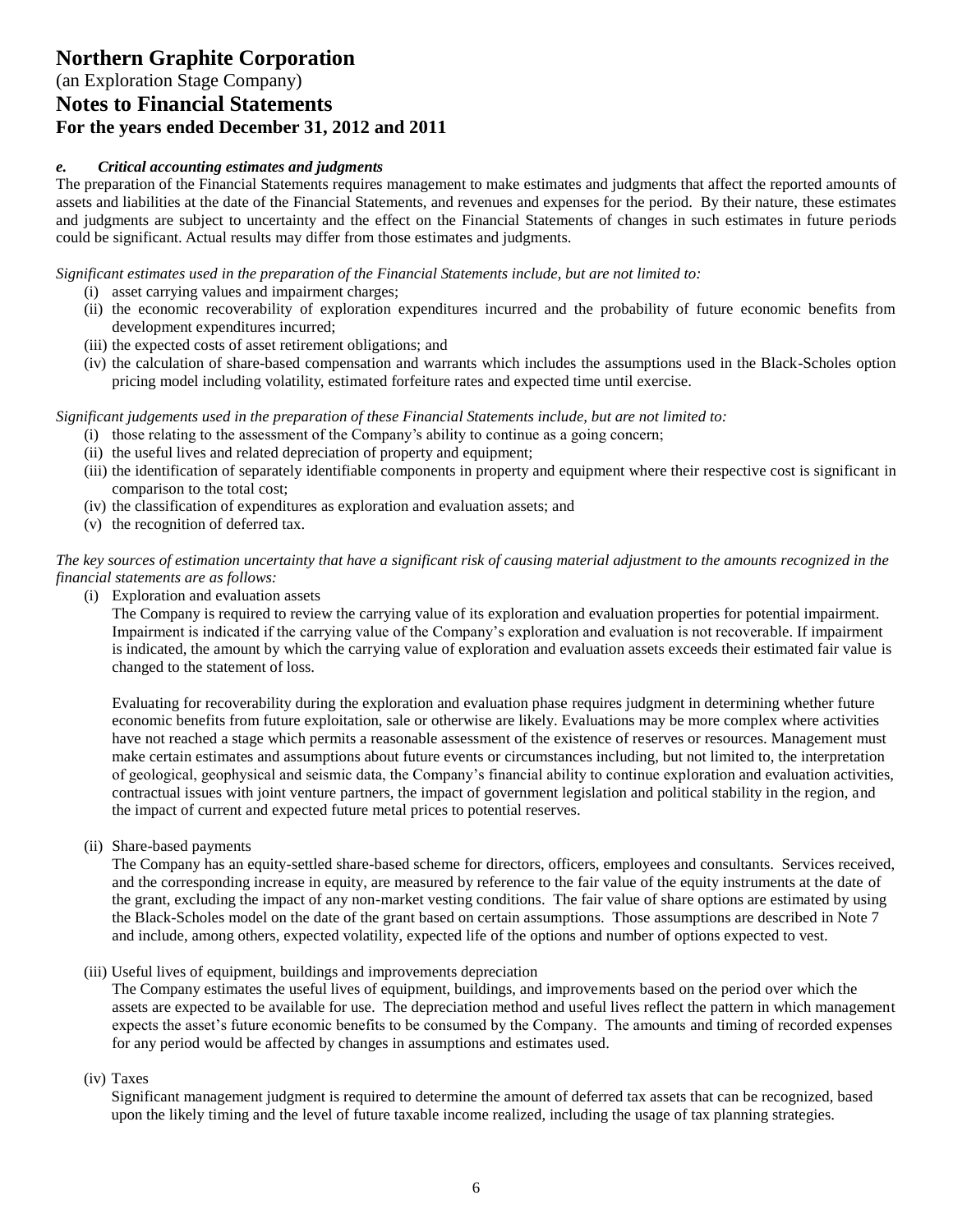### (v) Restoration and site closure provision

The Company recognizes the liability for statutory, contractual, constructive or legal obligations, including those associated with the reclamation of mineral properties, when those obligations result from the exploration or development of its properties. The Company assesses its provision for site restoration and site closure at each reporting date. The fair value of an asset retirement obligation is recorded in the period in which it is incurred. When the liability is initially recorded, the cost is capitalized by increasing the carrying amount of the related long-lived asset. Over time, the liability is adjusted to reflect the passage of time (accretion expense) and for changes in estimated future cash flows. The provision at the reporting date represents management's best estimate of the present value of the future restoration and site closure costs required.

### *3. Significant accounting policies*

### **Cash and cash equivalents**

Cash and cash equivalents include bank balances, funds held in trust with lawyers, and short term investments that are readily convertible into cash with original maturities of three months or less.

### **Property and equipment**

Upon initial acquisition, land, buildings, plant and equipment are valued at cost, being the purchase price and the directly attributable costs of acquisition or construction required to bring the asset to the location and condition necessary for the asset to be capable of operating in the manner intended by management.

In subsequent periods, buildings, plant and equipment are stated at cost less accumulated depreciation and any impairment in value, whilst land is stated at cost less any impairment in value and is not depreciated.

Each component or part of property and equipment with a cost that is significant in relation to total cost of the item will be depreciated separately unless there is no difference in depreciation on the respective components.

### **Impairment of long-lived assets**

At each balance sheet date, the Company assesses whether there is any indication that any long-lived assets or finite life tangible assets are impaired. The Company monitors the recoverability of long-lived assets based on factors such as current market value, future asset utilization, business climate and future undiscounted cash flows expected to result from the use of the assets. An impairment is recognized if the recoverable amount, determined as the higher of an asset's fair value less cost to sell and the discounted future cash flows generated from use and eventual disposal of an asset, is less than its carrying value. Where the carrying amount of an asset exceeds its recoverable amount, the asset is considered impaired and is written down to its recoverable amount.

Mining properties and exploration and evaluation assets are also assessed for impairment upon the transfer of exploration and evaluation assets to development assets regardless of whether facts and circumstances indicate that the carrying amount of the exploration and evaluation assets is in excess of their recoverable amount.

### **Mining properties and exploration and evaluation expenditures**

Mining properties correspond to acquired interests in mining exploration leases/permits/claims which include the rights to explore, mine, extract and sell all minerals. All pre-exploration costs, i.e. costs incurred prior to obtaining the legal right to undertake exploration and evaluation activities on an area of interest, are expensed as incurred.

Once the legal right to explore has been acquired, exploration and evaluation expenditures are capitalized in respect of each identifiable area of interest until the technical feasibility and commercial viability of extracting a mineral resource have been demonstrated.

General and administration expenditures relating to exploration are capitalized where they can be directly attributed to the site undergoing exploration and evaluation.

Exploration and evaluation assets are carried at historical cost, less any impairment losses recognized.

When the technical feasibility and commercial viability of extracting a mineral resource are demonstrated for an area of interest, the Company stops capitalizing exploration and evaluation costs for that area, tests recognized exploration and evaluation assets for impairment and reclassifies any unimpaired exploration and evaluation assets either as tangible or intangible mine development assets according to the nature of the assets.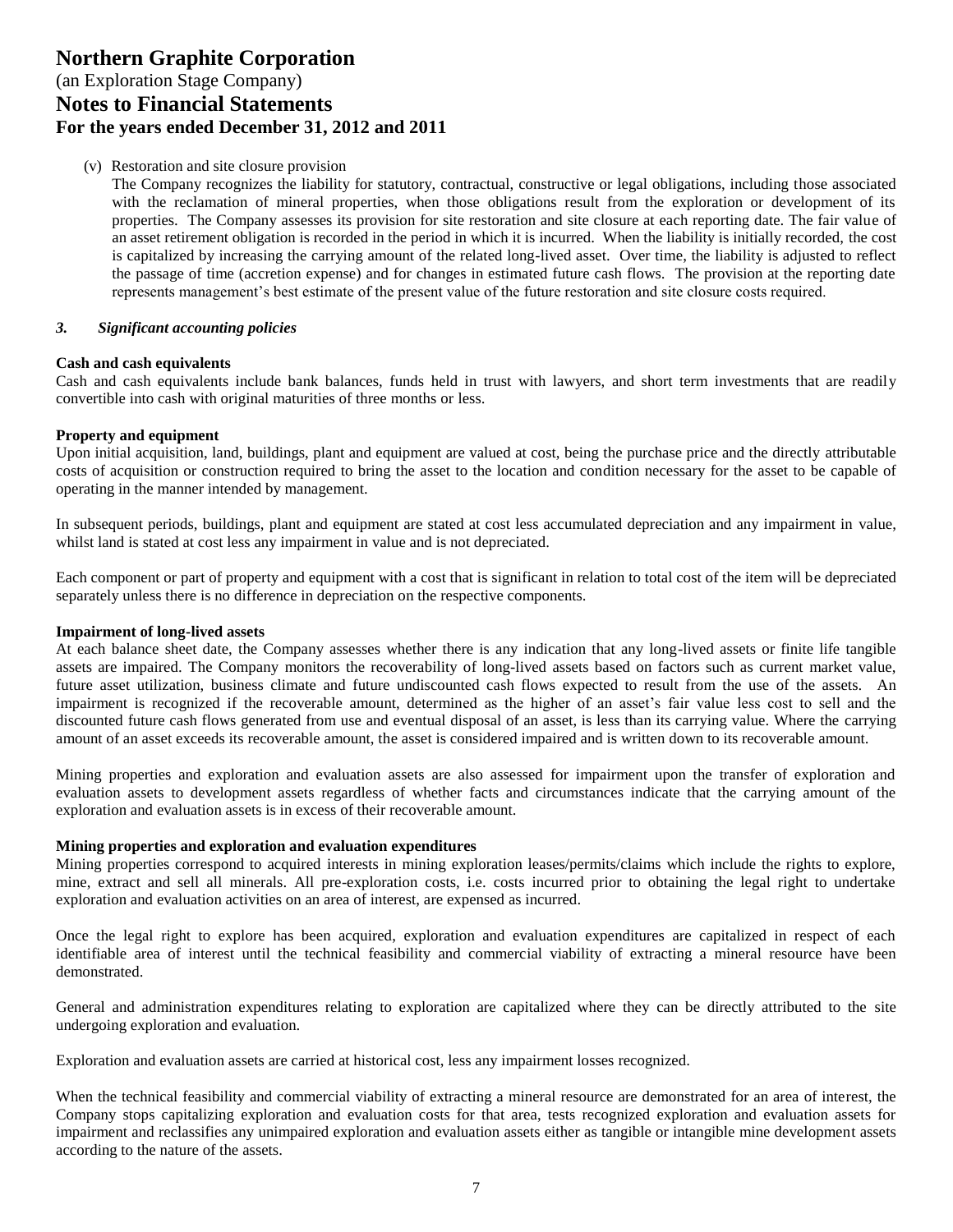### **Depreciation and depletion**

Depreciation and depletion is provided so as to write off the cost less estimated residual values of mining properties, buildings, plant and equipment on the following bases:

Buildings, plant and equipment unrelated to production are depreciated using the straight-line method based on estimated useful lives. Where significant parts of an asset have differing useful lives, depreciation is calculated on each separate part. The estimated useful life of each item or part has due regard to both its own physical life limitations and the present assessment of economically recoverable reserves of the mine property on which the item is located, and to possible future variations in those assessments. Estimates of remaining useful lives and residual values are reviewed annually. Changes in estimates which affect depreciation are accounted for prospectively.

The expected useful lives are as follows:

| Electrical building  | 7 years        |
|----------------------|----------------|
| Office furniture     | 7 years        |
| Office building      | 10 years       |
| Equipment            | $3 - 20$ years |
| Process buildings    | 20 years       |
| Laboratory equipment | 3 years        |

#### **Income taxes**

Income tax expense comprises current and deferred income tax. Income tax is recognized in the statement of comprehensive income (loss) except to the extent it relates to items recognized in other comprehensive income or directly in equity.

### **Current income tax**

Current income tax expense is based on the results for the period as adjusted for items that are not taxable or not deductible. Current income tax is calculated using tax rates and laws that were enacted or substantively enacted at the end of the reporting period. Management periodically evaluates positions taken in tax returns with respect to situations in which applicable tax regulation is subject to interpretation. Provisions are established where appropriate on the basis of amounts expected to be paid to the tax authorities.

### **Deferred income tax**

Deferred income taxes are the taxes expected to be payable or recoverable between the carrying amounts of assets in the consolidated statement of financial position and their corresponding tax bases used in the computation of taxable profit, and are accounted for using the balance sheet liability method. Deferred tax liabilities are generally recognized for all taxable temporary differences between the carrying amounts of assets and their corresponding tax bases. Deferred tax assets are recognized to the extent that it is probable that taxable profits will be available against which deductible temporary differences can be utilized. Such assets and liabilities are not recognized if the temporary difference arises from the initial recognition of goodwill or from the initial recognition (other than in a business combination) of other assets in a transaction that affects neither the taxable profit nor the accounting profit.

### **Deferred income tax liabilities**

Deferred income tax liabilities are generally recognized for all taxable temporary differences, are recognized for taxable temporary differences arising on investments in subsidiaries except where the reversal of the temporary difference can be controlled and it is probable that the difference will not reverse in the foreseeable future, and are not recognized on temporary differences that arise from goodwill which is not deductible for tax purposes.

### **Deferred income tax assets**

Deferred income tax assets are recognized to the extent it is probable that taxable profits will be available against which the deductible temporary differences can be utilized, and are reviewed at the end of the reporting period and reduced to the extent that it is no longer probable that sufficient taxable profits will be available to allow all or part of an asset to be recovered**.**

### **Translation of foreign currencies**

Monetary items denominated in foreign currencies are translated to Canadian dollars at the exchange rate in effect at the balance sheet date, and non-monetary items are translated at exchange rates in effect when the assets were acquired or liabilities incurred. Revenue and expense items are translated at the rate of exchange in effect on the transaction date. Foreign currency transaction gains or losses are reflected in the results of operations.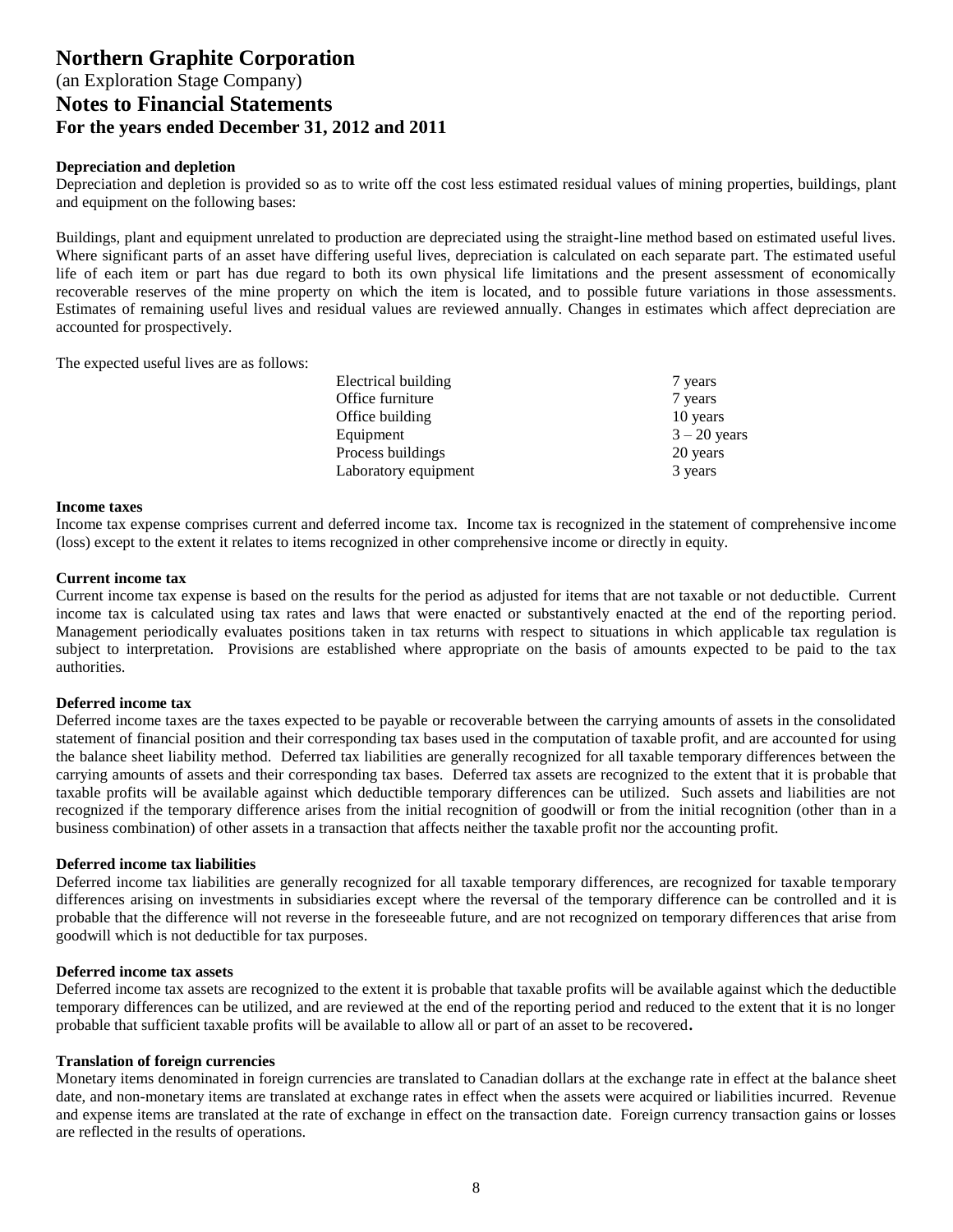### **Restoration and site closure provision**

The fair value of an asset retirement obligation is recorded in the period in which it is incurred. When the liability is initially recorded, the cost is capitalized by increasing the carrying amount of the related long-lived asset. Over time, the liability is adjusted to reflect the passage of time (accretion expense) and for changes in estimated future cash flows. Accretion expense is charged to the statement of comprehensive profit or loss, while adjustments related to changes in estimated cash flows are recorded as increases or decreases in the carrying value of the asset. The capitalized cost is amortized over the useful life of the related asset. Upon settlement of the liability, a gain or loss is recorded if the actual costs incurred are different from the liability recorded.

### **Comprehensive income**

Other comprehensive income represents the change in net equity for the period resulting from unrealized gains and losses on available-for-sale financial instruments, and changes in the fair market value of derivative instruments designated as cash flow hedges. These amounts are shown net of tax. Cumulative changes in other comprehensive income are included in accumulated other comprehensive income which is presented, if any, as a new category in shareholders' equity. The Company did not have any transactions during the year ended December 31, 2012 and 2011 that give rise to other comprehensive income, and therefore no balance has accumulated.

#### **Share capital**

Financial instruments issued by the Company are classified as equity only to the extent that they do not meet the definition of a financial asset or liability. The Company's common shares and common share purchase warrants are classified as equity instruments. Incremental costs directly attributable to the issuance of new equity instruments are shown in equity as deduction from the proceeds of issuance.

#### **Earnings per share**

Basic loss per share is calculated by dividing the net loss by the weighted average number of shares outstanding during the period. Fully diluted loss per share is calculated using the treasury share method and reflects the potential dilution by including share options and contingently issuable shares, in the weighted average number of common shares outstanding for the year. For the year ended December 31, 2012 and the year ended December 31, 2011, all outstanding share options and warrants were anti-dilutive.

### **Share-based payments**

The Company has a share option plan (the "Plan") described in Note 7. The Company measures the compensation cost of share options issued under the Plan using the fair-value method as determined using the Black-Scholes option pricing model. Compensation costs are measured at the grant date based on the fair value of the award and are recognized over the vesting period in net income (loss) with a corresponding increase to contributed surplus. Upon exercise, common shares are issued from treasury and the amount reflected in contributed surplus is credited to share capital, as adjusted for any consideration paid.

The Black-Scholes option pricing model incorporates highly subjective assumptions, including volatility, estimated forfeiture rates and expected time until exercise, which affect the calculated values. At the end of each reporting period, the Company reviews the option pricing model and updates model inputs for any changes for the purposes of determining the fair value of new grants, and reflects the impact of changes to non-market input estimates for previous grants in net income (loss) with a corresponding adjustment to contributed surplus.

### **Financial instruments**

All financial instruments are required to be measured at fair value on initial recognition. Measurement in subsequent periods depends upon whether the financial instrument is classified as fair value through profit or loss ("FVTPL"), available-for-sale assets, held-tomaturity investments, loans and receivables, or other liabilities measured at amortized cost ("Other Financial Liabilities"). Financial instruments classified as FVTPL are measured at fair value with unrealized gains and losses recognized in the statement of operations. Available-for-sale asset financial instruments are measured at fair value with unrealized gains and losses recognized in other comprehensive income. Financial assets classified as held-to-maturity investments, loans and receivables and Other Financial Liabilities, are measured at amortized cost. Transaction costs in respect of financial assets and liabilities which are FVTPL are recognized in profit or loss immediately. Transaction costs in respect of Other Financial Liabilities are included in the initial fair value measurement of the financial instrument.

The Company may enter into derivative contracts or, financial instruments and non-financial contracts containing embedded derivatives. Embedded derivatives are required to be accounted for separately at fair value as derivatives when the risks and characteristics of the embedded derivatives are not closely related to those of their host contract, and the host contract is not carried at fair value.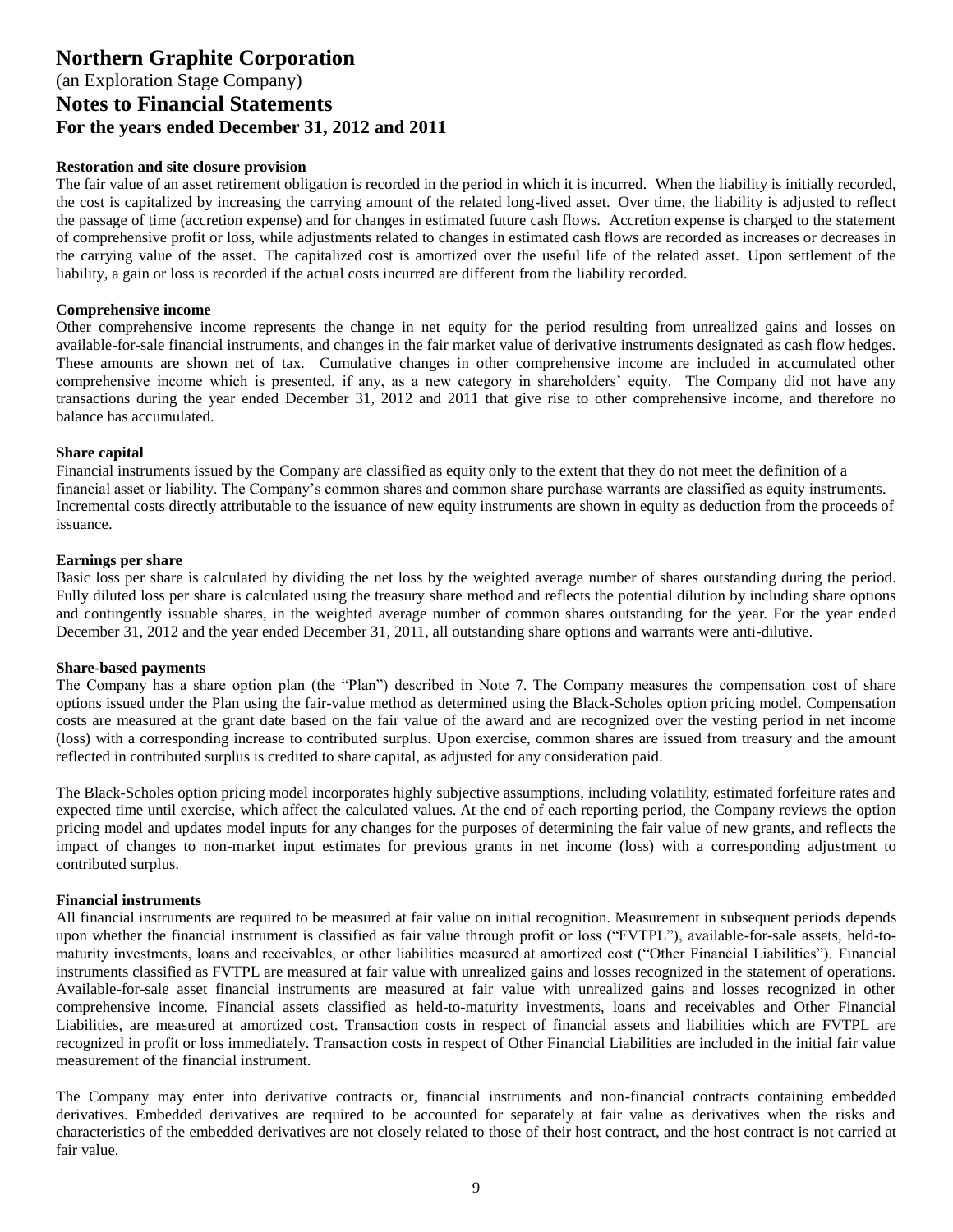The Company has designated each of its significant categories of financial instruments as follows:

| Cash and cash equivalents                | <b>FVTPL</b>                       |
|------------------------------------------|------------------------------------|
| Deposits                                 | Loans and receivables              |
| Reclamation deposit                      | Loans and receivables              |
| Accounts payable and accrued liabilities | <b>Other Financial Liabilities</b> |
| Due to (from) Mindesta Inc.              | <b>FVTPL</b>                       |

### **Recent pronouncements issued**

Certain pronouncements were issued by the IASB or the International Financial Reporting Interpretations Committee ("IFRIC") that are mandatory for accounting periods after December 31, 2012. Pronouncements that are not applicable or do not have a significant impact to the Company have been excluded from the table below.

The following amended or new Standards were issued by the IASB and are effective for annual periods beginning on or after January 1, 2013. The Company has not early adopted these Standards in these Financial Statements:

- IFRS 7, "Financial Instruments: Disclosures";
- IFRS 9, Financial Instruments, "IFRS 9";
- IFRS 10, "Consolidated Financial Statements";
- IFRS 11, "Joint Arrangements";
- IFRS 12, "Disclosure of Interests in Other Entities";
- IFRS 12, "Disclosure of Interests in Other Entities";
- IFRS 13, "Fair Value Measurement";
- IAS 1, "Presentation of Financial Statements:
- IAS 27, "Separate Financial Statements"; and
- IAS 28, "Investments in Associates and Joint Ventures".

Consolidated Financial Statements - IFRS 10 Consolidated Financial Statements ("IFRS 10") will replace existing guidance on consolidation in IAS 27 Consolidated and Separate Financial Statements, and SIC 12 Consolidation – Special Purpose Entities. The portion of IAS 27 that deals with separate financial statements will remain. IFRS 10 changes the definition of control, such that the same consolidation criteria will apply to all entities. The revised definition focuses on the need to have both "power" and "variable returns" for control to be present. Power is the current ability to direct the activities that significantly influence returns. Variable returns can be positive, negative or both. IFRS 10 requires continuous assessment of control of an investee in line with any changes in facts and circumstances.

Joint Arrangements - IFRS 11 Joint Arrangements ("IFRS 11") will replace IAS 31 Interests in Joint Ventures, and SIC 13 Jointly Controlled Entities – Non-monetary Contributions by Venturers. IFRS 11 defines a joint arrangement as an arrangement where two or more parties contractually agree to share control. Joint control exists only when the decisions about activities that significantly affect the returns of an arrangement require the unanimous consent of the parties sharing control. The focus is not solely on the legal structure of joint arrangements, but rather on how the rights and obligations are shared by the parties to the joint arrangement. IFRS 11 eliminates the existing policy choice of proportionate consolidation for jointly controlled entities. In addition, the Standard categorizes joint arrangements as either joint operations or joint ventures.

Disclosure of Interests in Other Entities - IFRS 12 Disclosure of Interests in Other Entities ("IFRS 12") is the new Standard for disclosure requirements for all forms of interests in other entities, including subsidiaries, joint arrangements, associates and unconsolidated structured entities. Matters covered include information about the significant judgments and assumptions that any entity has made in determining whether it has control, joint control or significant influence over another entity.

Separate Financial Statements - IAS 27 Separate Financial Statements ("IAS 27") has been updated to require an entity presenting separate financial statements to account for those investments at cost or in accordance with IFRS 9 Financial Instruments. The amended IAS 27 excludes the guidance on the preparation and presentation of consolidated financial statements for a group of entities under the control of a parent currently within the scope of the current IAS 27 Consolidated and Separate Financial Statements that is replaced by IFRS 10.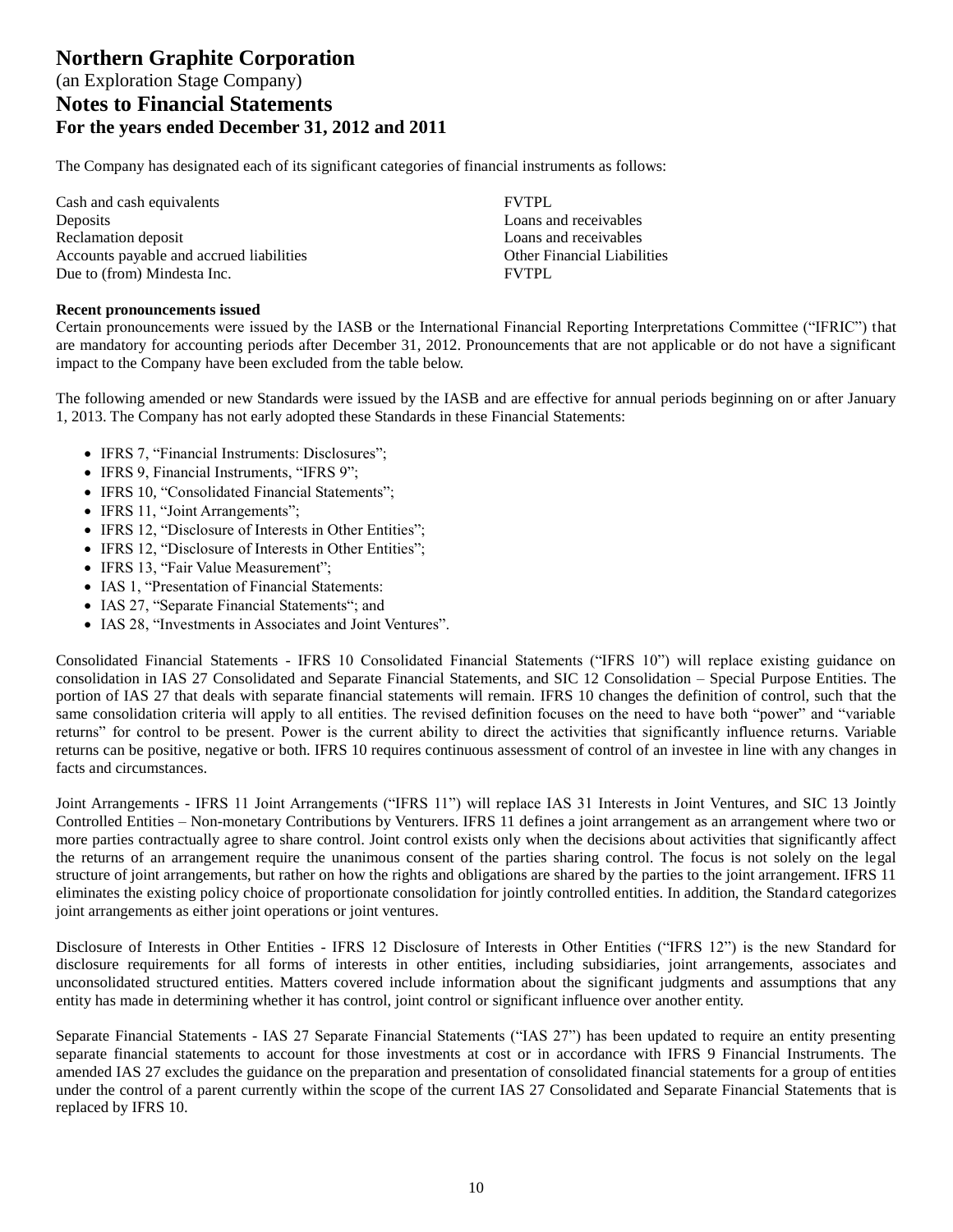Investments in Associates and Joint Ventures - IAS 28 Investments in Associates and Joint ventures ("IAS 28") has been revised and it is to be applied by all entities that are investors with joint control of, or significant influence over, an investee. The scope of IAS 28 Investments in Associates does not include joint ventures.

IFRS 13 Fair Value Measurement ("IFRS 13") was issued by the IASB in May 2011, and is effective for annual periods beginning on or after January 1, 2013. Early application is permitted. IFRS 13 was issued to remedy the inconsistencies in the requirements for measuring fair value and for disclosing information about fair value measurement in various current IFRSs. IFRS 13 defines fair value as the price that would be received to sell an asset or paid to transfer a liability in an orderly transaction between market participants at the measurement date, i.e. an exit price.

The IASB has issued an amendment to IFRS 7, Financial Instruments: Disclosures ("IFRS 7"), requiring incremental disclosures regarding transfers of financial assets. This amendment is effective for annual periods beginning on or after July 1, 2011. The Company will apply the amendment at the beginning of its 2012 financial year. The Company does not expect the implementation to have a significant impact on the Company's disclosures.

The IASB has issued a new standard, IFRS 9, Financial Instruments ("IFRS 9"), which will ultimately replace IAS 39, "Financial Instruments: Recognition and Measurement" ("IAS 39"). The replacement of IAS 39 is a multi-phase project with the objective of improving and simplifying the reporting for financial instruments and the issuance of IFRS 9 is part of the first phase of this project. IFRS 9 uses a single approach to determine whether a financial asset or liability is measured at amortized cost or fair value, replacing the multiple rules in IAS 39. For financial assets, the approach in IFRS 9 is based on how an entity manages its financial instruments in the context of its business model and the contractual cash flow characteristics of the financial assets. IFRS 9 requires a single impairment method to be used, replacing multiple impairment methods in IA 39. For financial liabilities measured at fair value, fair value changes due to changes in an entity's credit risk are presented in other comprehensive income. IFRS 9 is effective for annual periods beginning on or after January 1, 2015. The Company does not expect the implementation to have a significant impact on the Company's results of operations, financial position and disclosures.

The IASB has issued an amendment to IAS 1, Presentation of Financial Statements ("IAS 1"), which requires entities to group items presented in other comprehensive income (OCI) on the basis of whether they might at some point be reclassified from OCI to profit or loss at a later date when specified conditions are met. By requiring items of OCI to be grouped on this basis, their potential effect on profit or loss in future periods will be clearer. This amendment is effective for annual periods beginning on or after July 1, 2012 and requires full retrospective application. The Company does not expect IAS 1 to have a material impact on the financial statements.

### *4. Property and equipment*

|                                 | <b>Building and</b><br>improvements | Equipment | <b>Total property</b><br>plant & equipment |
|---------------------------------|-------------------------------------|-----------|--------------------------------------------|
| Cost                            |                                     |           |                                            |
| December 31, 2011               | 800,097                             | 632,794   | 1,432,891                                  |
| Additions                       |                                     | 14,200    | 14,200                                     |
| <b>Disposals</b>                |                                     |           |                                            |
| Impairment                      |                                     |           |                                            |
| <b>December 31, 2012</b>        | 800,097                             | 646,994   | 1,447,091                                  |
| <b>Accumulated depreciation</b> |                                     |           |                                            |
| <b>December 31, 2011</b>        | 367,809                             | 490,917   | 858,726                                    |
| <b>Additions</b>                | 40.739                              | 31,043    | 71,782                                     |
| Disposals                       |                                     |           |                                            |
| Impairment                      |                                     |           |                                            |
| <b>December 31, 2012</b>        | 408,548                             | 521,960   | 930,508                                    |
| Net book value                  | 391,549                             | 125,034   | 516,583                                    |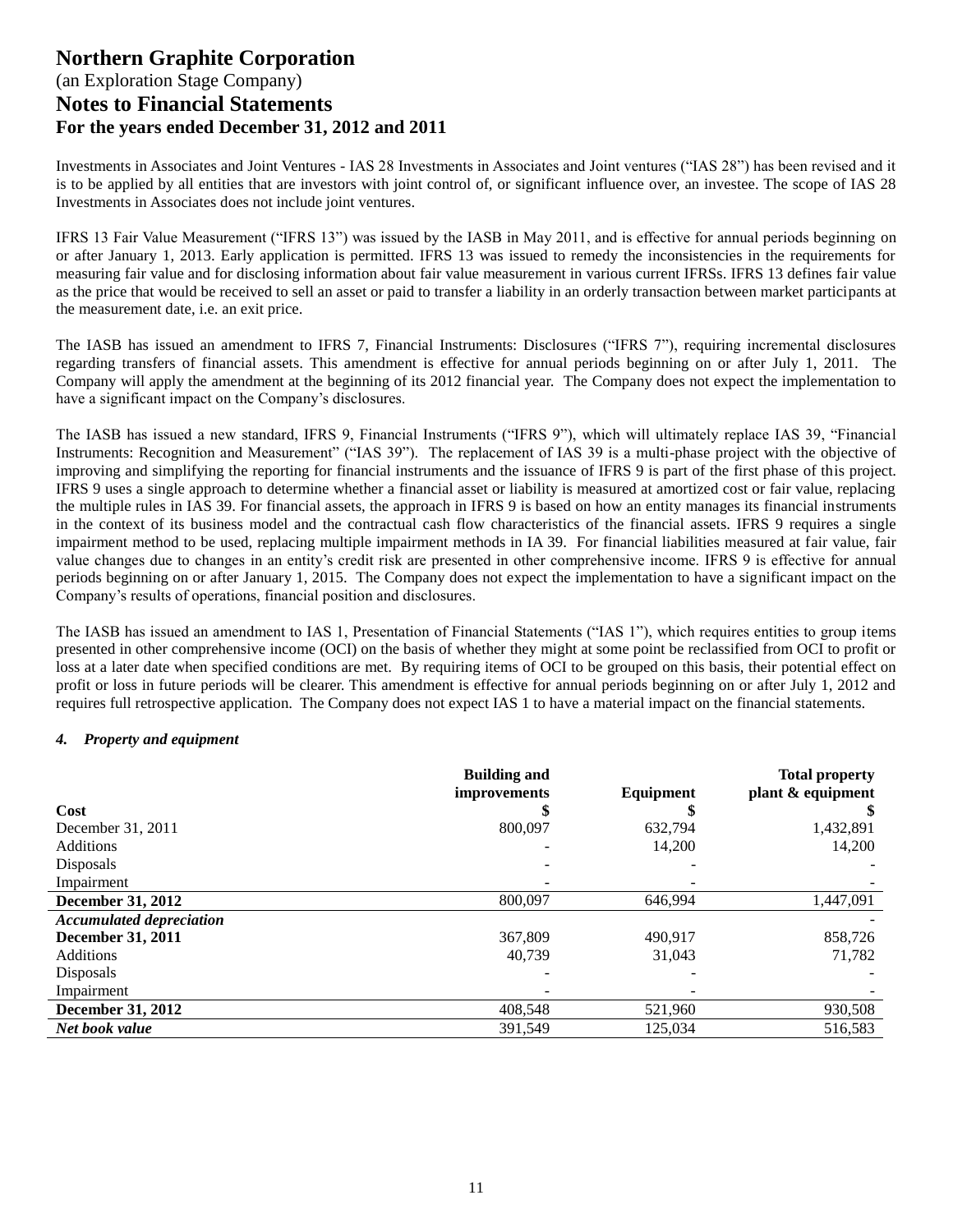|                                 | <b>Building and</b><br>improvements | <b>Equipment</b> | <b>Total property</b><br>plant & equipment |
|---------------------------------|-------------------------------------|------------------|--------------------------------------------|
| Cost                            |                                     |                  |                                            |
| January 1, 2011                 | 800,097                             | 1,153,286        | 1,953,383                                  |
| <b>Additions</b>                |                                     | 149,954          | 149,954                                    |
| Disposals                       |                                     | (670, 446)       | (670, 446)                                 |
| Impairment                      |                                     |                  |                                            |
| <b>December 31, 2011</b>        | 800,097                             | 632,794          | 1,432,891                                  |
| <b>Accumulated depreciation</b> |                                     |                  |                                            |
| January 1, 2011                 | 325,292                             | 1,099,175        | 1,424,467                                  |
| <b>Additions</b>                | 42,517                              | 19,600           | 62,117                                     |
| Disposals                       |                                     | (627, 858)       | (627, 858)                                 |
| Impairment                      |                                     |                  |                                            |
| December 31, 2011               | 367,809                             | 490,917          | 858,726                                    |
| Net book value                  | 432,288                             | 141,877          | 574,165                                    |

### *5. Exploration and evaluation assets*

The Company has a 100% interest in the Bissett Creek Property which consists of a 565 hectare mining lease expiring September 22, 2014 and 18 unpatented claims totaling approximately 2,424 hectares, located in the United Townships of Head, Clara and Maria, in the County of Renfrew, Ontario.

As of December 31, 2012, accumulated costs with respect to the Bissett Creek Property consisted of the following:

|                                                                          | \$        |
|--------------------------------------------------------------------------|-----------|
| Balance, December 31, 2010                                               | 1,065,179 |
| Exploration expenditures made from January 1, 2011 to December 31, 2011: |           |
| Drilling $&$ exploration                                                 | 144,861   |
| Environmental & mine permitting                                          | 776,524   |
| Metallurgical                                                            | 260,639   |
| Feasibility study                                                        | 923,502   |
| Engineering                                                              | 41,715    |
| Site & royalties                                                         | 49,166    |
| Surveying & geophysics                                                   | 91,560    |
| Balance, December 31, 2011                                               | 3,353,146 |
| Exploration expenditures made from January 1, 2012 to December 31, 2012: |           |
| Drilling & exploration                                                   | 483,066   |
| Environmental & mine permitting                                          | 919,925   |
| Metallurgical                                                            | 1,155,482 |
| Feasibility study                                                        | 524,484   |
| Engineering                                                              | 34,247    |
| Site & royalties                                                         | 183,879   |
| Surveying & geophysics                                                   | 268,425   |
| Geotechnical                                                             | 221,163   |
| Balance, December 31, 2012                                               | 7,143,817 |

The Company is required to make royalty payments of \$20 per ton of graphite carbon concentrate produced to the previous owners and is subject to a 2.5% net smelter return payable on any other minerals derived and sold from the Bissett Creek Property. An advance royalty of \$27,000 per annum is payable in semi-annual installments and is recorded in exploration and evaluation assets.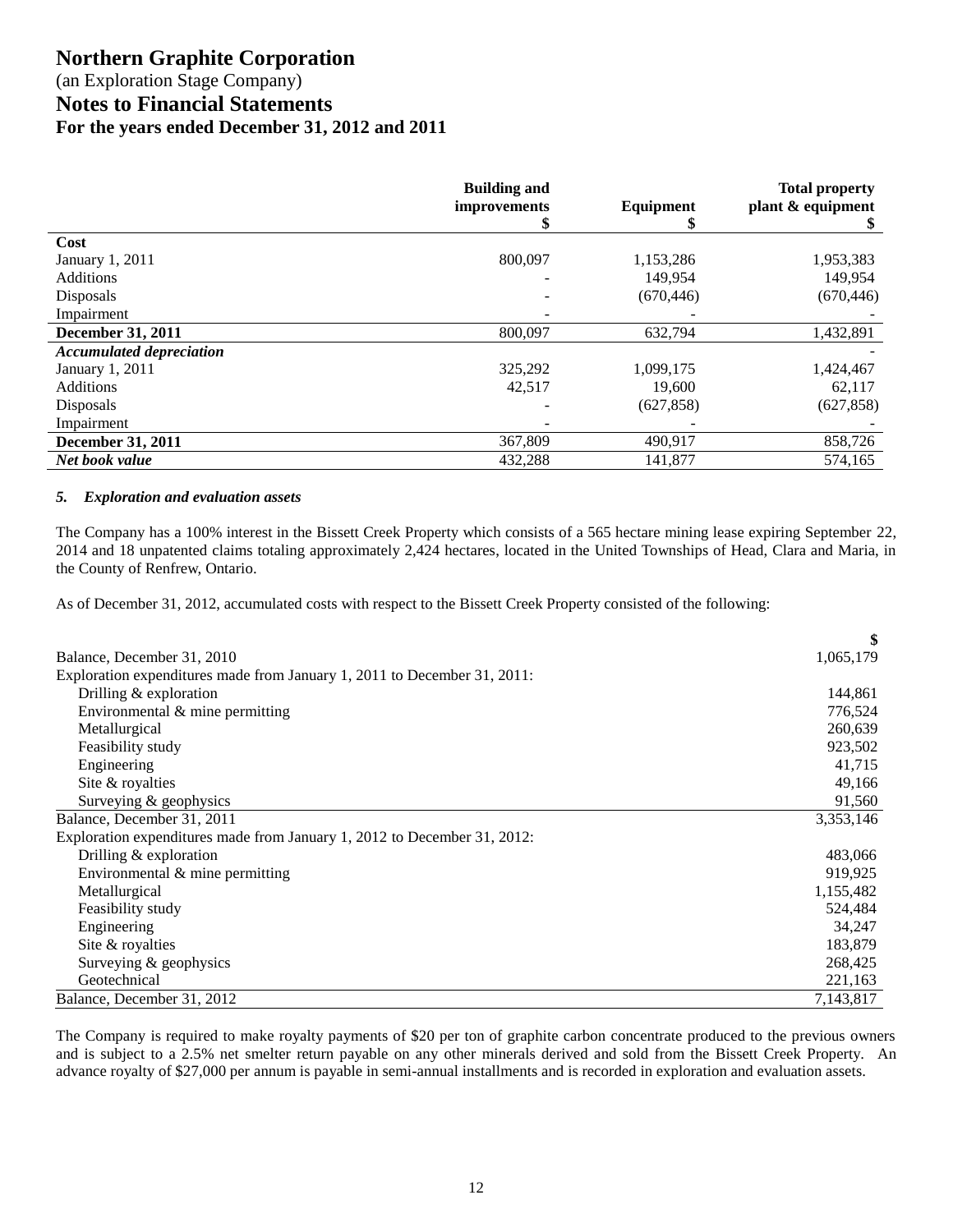### *6. Scientific research and experimental development program claims*

The Company has filed federal and provincial claims for scientific research and experimental development program in the amount of \$317,736. The refundable portion of these claims is \$101,708. The Company cannot be reasonably assured that it will receive these claims as filed as these are the Company's first claims under this program and as such, the Company has no history on the success of claims. Upon acceptance of the claims, the Company will recognize a reduction of \$99,787 against Exploration and Evaluation assets and a reduction of \$1,921 against Office and miscellaneous expenses.

### **7.** *Share capital*

### **Authorized**

The Company is authorized to issue an unlimited number of common shares. On March 1, 2010, the Company subdivided its common shares on the basis of 11,750,000 common shares for the one common share outstanding.

#### **Private placement**

On March 16, 2012, the Company completed a private placement of 6,206,377 common shares at a price of \$1.70 for gross proceeds of \$10,550,841. In connection with the offering, the Company paid finders' fees totaling \$121,517, and issued to the agents 71,480 common share purchase warrants entitling the holder to purchase one common share at a price of \$2.00 until March 16, 2013.

### **Initial public offering**

On April 18, 2011 the Company completed an initial public offering of 8,000,000 common shares at a price of \$0.50 per share for gross proceeds of \$4,000,000. In connection with the offering, the Company paid to the Agents a commission of \$280,000 equal to 7% of the gross proceeds of the offering, and issued to the agents 560,000 common share purchase warrants entitling the holder to purchase one common share at a price of \$0.50 per common share until April 18, 2012.

### **Issued**

|                                                | <b>Common shares</b> |            |
|------------------------------------------------|----------------------|------------|
|                                                | Number of            | Amount     |
|                                                | shares               |            |
| Balance, December 31, 2010                     | 22,936,925           | 2,519,869  |
| Issued pursuant to initial public offering     | 8,000,000            | 4,000,000  |
| Fair value of warrants issued                  |                      | (149, 152) |
| Share issue costs                              |                      | (621, 347) |
| Issued on the exercise of warrants             | 6,478,242            | 2,110,057  |
| Balance, December 31, 2011                     | 37,415,167           | 7,859,427  |
| Share capital issued through private placement | 6,206,377            | 10,550,841 |
| Issued pursuant to the exercise of warrants    | 5,234,737            | 1,727,601  |
| Issued pursuant to the exercise of options     | 225,000              | 112,500    |
| Fair value of options exercised                |                      | 73,747     |
| Warrants issued in private placement           |                      | (53, 976)  |
| Fair value of warrants exercised               |                      | 133,957    |
| Fair value of warrants expired                 |                      | 690        |
| Share issuance costs                           |                      | (166, 459) |
| Balance at December 31, 2012                   | 49,081,281           | 20,238,328 |

The fair value of the broker warrants issued during the year ended December 31, 2012 of \$53,976 was calculated using the Black-Scholes option pricing model with the following assumptions:

| Risk-free interest rate   | 1.12% |
|---------------------------|-------|
| Expected volatility       | 79%   |
| Expected life of warrants | vear  |
| Expected dividend yield   | Nil   |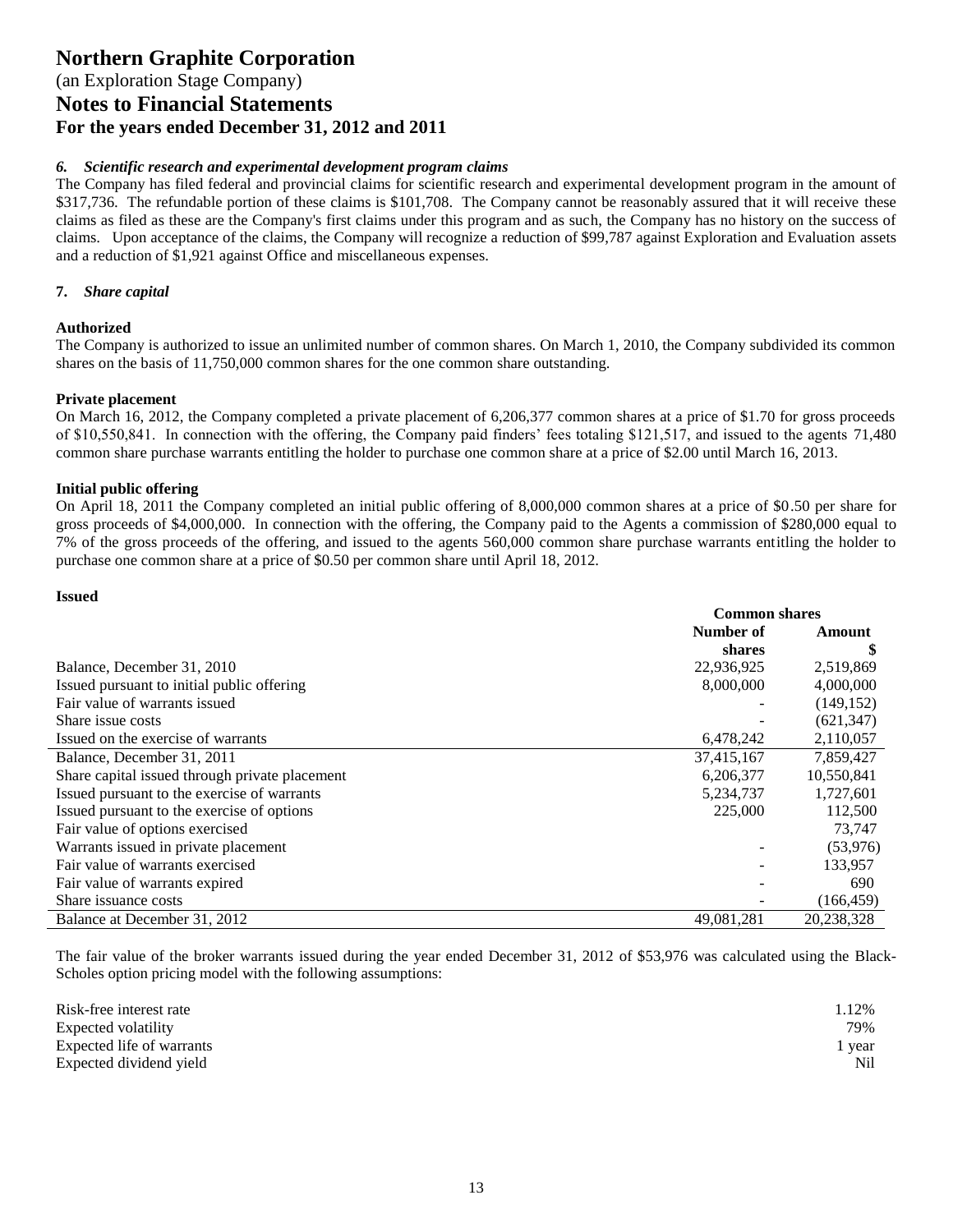The fair value of the broker warrants during the year ended December 31, 2011 of \$149,152 was calculated using the Black-Scholes option pricing model with the following assumptions:

| Risk-free interest rate   | .36% |
|---------------------------|------|
| Expected volatility       | 144% |
| Expected life of warrants | year |
| Expected dividend yield   | Nil  |

As of December 31, 2012, no common shares are held in escrow. As of December 31, 2011, 8,221,074 common shares were held in escrow.

### **Warrants**

A summary of the Company's warrants based on a weighted average price is presented below:

|                                                            | Number of<br><b>Warrants</b> | <b>Price</b> |
|------------------------------------------------------------|------------------------------|--------------|
| Balance, December 31, 2010                                 | 11,155,571                   | 0.32         |
| Issued pursuant to initial public offering, April 18, 2011 | 560,000                      | 0.50         |
| Exercised                                                  | (6,478,242)                  | 0.32         |
| Balance, December 31, 2011                                 | 5,237,329                    | 0.33         |
| Issued pursuant to private placement March 16, 2012        | 71.480                       | 2.00         |
| Exercised                                                  | (5,234,737)                  | 0.33         |
| Expired                                                    | (2,592)                      | 0.50         |
| Balance, December 31, 2012                                 | 71.480                       | 2.00         |

|                       | Number of   |                    |
|-----------------------|-------------|--------------------|
|                       | warrants    |                    |
| <b>Exercise price</b> | outstanding | <b>Expiry date</b> |
| \$2.00                | 71.480      | March 16, 2013     |

As of December 31, 2012, no warrants are held in escrow. As of December 31, 2011, 803,574 warrants were held in escrow.

The weighted average share price of warrants exercised during the year ended December 31, 2012 was \$1.54.

### **Share options**

The Company has adopted a stock option plan (the "Option Plan") for directors, officers, employees and consultants of the Company. Under the Option Plan, the Company may grant non-transferable options to purchase common shares of the Company for a period of up to ten years from the date of the grant. The maximum number of common shares reserved for issuance under the Option Plan together with any common shares reserved for issuance pursuant to any other stock options may not exceed 10% of the issued and outstanding common shares of the Company.

The exercise price of each option shall be determined by the Board of Directors at the time of grant, and shall not be less than the price permitted by any stock exchange on which the common shares are then listed or other regulatory body having jurisdiction. Currently, the TSX Venture Exchange (the "TSX-V") requires that the exercise price of the options must be equal to or greater than the Discounted Market Price (as defined in the policies of the TSX-V). The exercise price of options is solely payable in cash. The Board of Directors has the discretion to determine the term and vesting provisions of any options granted under the Option Plan at the time of grant subject to the policies of the TSX-V.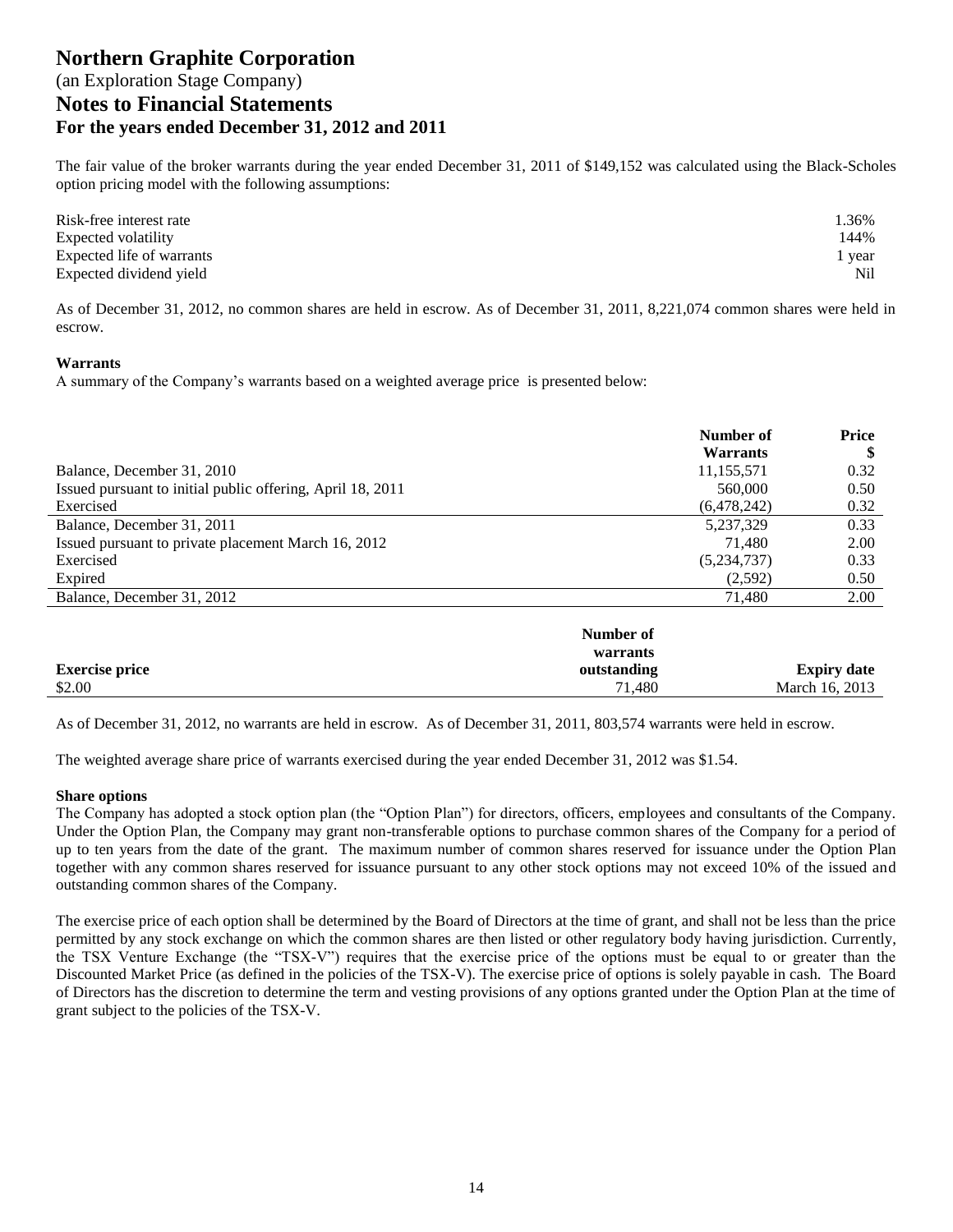A summary of the Option Plan activity based on a weighted average price is presented below:

|                                                            | Number of<br>options | Price<br>-S |
|------------------------------------------------------------|----------------------|-------------|
| Balance, December 31, 2010                                 |                      |             |
| Issued pursuant to initial public offering, April 18, 2011 | 2,950,000            | 0.50        |
| Granted to consultant November 16, 2011                    | 25,000               | 0.94        |
| Granted to employee and consultant December 20, 2011       | 225,000              | 0.80        |
| Balance, December 31, 2011                                 | 3,200,000            | 0.52        |
| Granted                                                    | 1,025,000            | 1.70        |
| Exercised                                                  | (225,000)            | 0.50        |
| Balance, December 31, 2012                                 | 4,000,000            | 0.83        |
| Exercisable                                                | 3.729.167            | 0.83        |

The weighted average share price of options exercised during the year ended December 31, 2012 was \$2.02.

A summary of the Company's share options outstanding and exercisable at December 31, 2012 is presented below:

|                       | <b>Options</b> | <b>Options</b> |                    |
|-----------------------|----------------|----------------|--------------------|
| <b>Exercise price</b> | outstanding    | exercisable    | <b>Expiry date</b> |
| \$0.50                | 2,725,000      | 2,566,667      | April 18,2016      |
| \$0.94                | 25,000         | 25,000         | November $16,2016$ |
| \$0.80                | 225,000        | 112,500        | December $20,2016$ |
| \$2.50                | 525,000        | 525,000        | April 11, 2017     |
| \$0.85                | 500,000        | 500,000        | December 20, 2017  |
|                       | 4,000,000      | 3,729,167      |                    |

The weighted average remaining contractual life of options outstanding is 3.68 years.

The following is a summary of stock option grant activity and related Black-Scholes option pricing model input factors used for the periods ended December 31, 2012 and December 31, 2011:

|                                                   | <b>Year ended</b> | Year ended     |
|---------------------------------------------------|-------------------|----------------|
|                                                   | December 31,      | December 31,   |
|                                                   | 2012              | 2011           |
| Stock options granted during the period           | 1.025.000         | 3,200,000      |
| Weighted-average exercise price                   | \$1.70            | \$0.52         |
| Expected stock option $life^{(1)}$                | 5 years           | 1 to 5 years   |
| Expected volatility <sup>(2)</sup>                | 96%               | 144%           |
| Risk-free interest rate <sup>(3)</sup>            | 1.40%-1.50%       | 1.09% to 2.60% |
| Dividend vield                                    | 0.00%             | $0.00\%$       |
| Forfeiture rate                                   | $0.00\%$          | $0.00\%$       |
| Weighted-average fair value (Black-Scholes value) | \$1.26            | \$0.44         |

- 1. The Company estimates the expected stock option life (estimated period of time outstanding) of options granted to be the length of time before the stock option's expiry until such time that the Company can base its estimate on historical information on the Company's options.
- 2. The expected volatility was based on the average of certain comparative companies' historical volatilities which the Company had deemed to be an appropriate measure of volatility until the Company had sufficient trading history in order to use its own volatility measurement. Upon having achieved sufficient trading history, the Company based its expected volatility on its own trading history.
- 3. The risk-free rate is based on the yield of a Government of Canada marketable bond in effect at the time of grant with an expiry commensurate with the expected life of the award.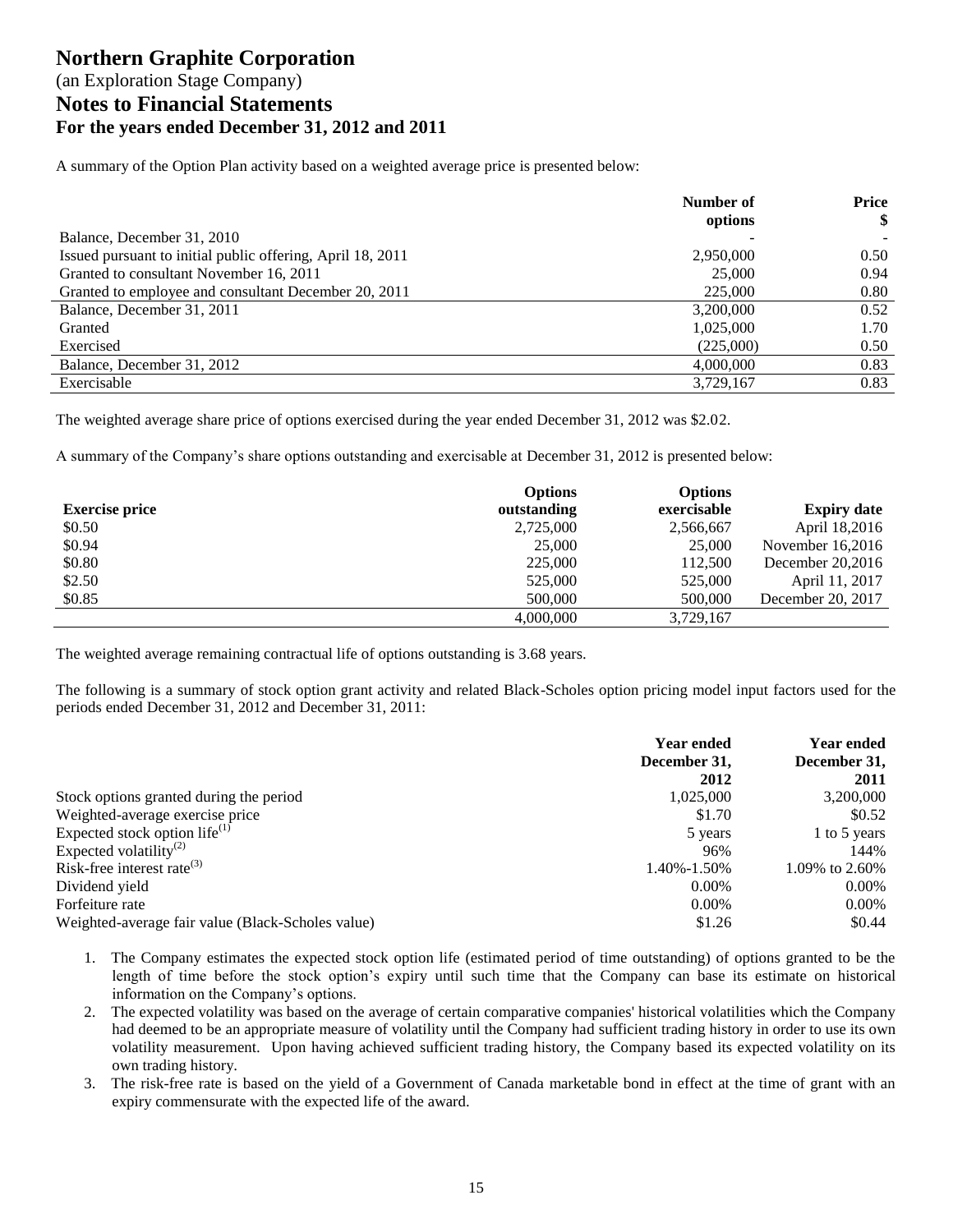The fair value is calculated using the Black-Scholes option valuation model. As at December 31, 2012, there was \$29,304 (December 31, 2011 – \$153,133) of total unrecognized share-based compensation costs related to unvested stock option awards granted under the Option Plan which are expected to be recognized over a weighted-average period of 0.4 years (2011-0.60 years).

### **Contributed surplus**

| Balance, December 31, 2010              |           |
|-----------------------------------------|-----------|
| Share-based compensation<br>1,241,085   |           |
| 1,241,085<br>Balance, December 31, 2011 |           |
| Fair value of options exercised         | (73, 747) |
| Share-based compensation<br>1,438,646   |           |
| 2,605,984<br>Balance, December 31, 2012 |           |

Contributed surplus as at December 31, 2012 and December 31, 2011 consists of a share-based payment reserve related to stock options issued under the Option Plan.

#### **8.** *Income taxes*

The following table reconciles the expected income tax expense at the Canadian statutory income tax rates to the amounts recognized in the statement of comprehensive income for the years ended December 31, 2012 and 2011:

|                                                           | Dec 31, 2012      |   | Dec 31, 2011 |
|-----------------------------------------------------------|-------------------|---|--------------|
| Income tax (loss) before income taxes                     | \$<br>(3,635,334) | S | (2,459,752)  |
| Canadian statutory income tax rate                        | 26.25%            |   | 28.25%       |
| Expected income tax expense (recovery)                    | (954,275)         |   | (694, 880)   |
| Differences resulting from:                               |                   |   |              |
| Share-based payments                                      | 378,341           |   | 350,607      |
| Change in estimates                                       | (634, 374)        |   |              |
| Tax losses expired                                        |                   |   | 434,070      |
| Share issuance costs                                      | (43,695)          |   | (155, 337)   |
| Tax rate differences                                      | 29,506            |   | 38,981       |
| Other permanent differences                               |                   |   | 5,441        |
| Increase (decrease) in deferred tax assets not recognized | 1,224,498         |   | 21,118       |
| Provision for income taxes                                |                   |   |              |

Deferred taxes reflect the tax effects of temporary differences between the carrying amounts of assets and liabilities for financial reporting purposes. Deferred tax assets at December 31, 2012 and 2011 are comprised of the following:

|                                         | Dec 31, 2012    |    | Dec 31, 2011 |
|-----------------------------------------|-----------------|----|--------------|
| Deferred tax assets                     |                 |    |              |
| Non-capital loss carry forwards         | \$<br>3,702,636 | -S | 2,686,396    |
| SR&ED pool                              | 218.545         |    |              |
| Mineral properties                      | (227, 625)      |    |              |
| Share issuance costs                    | 127,474         |    | 125,740      |
| Reclamation close down provision        |                 |    | 79,260       |
| Investment tax credits                  | 276.544         |    |              |
| Property and equipment                  | 36,458          |    | 18,138       |
| Total deferred tax asset not recognized | \$<br>4,134,032 |    | 2.909.534    |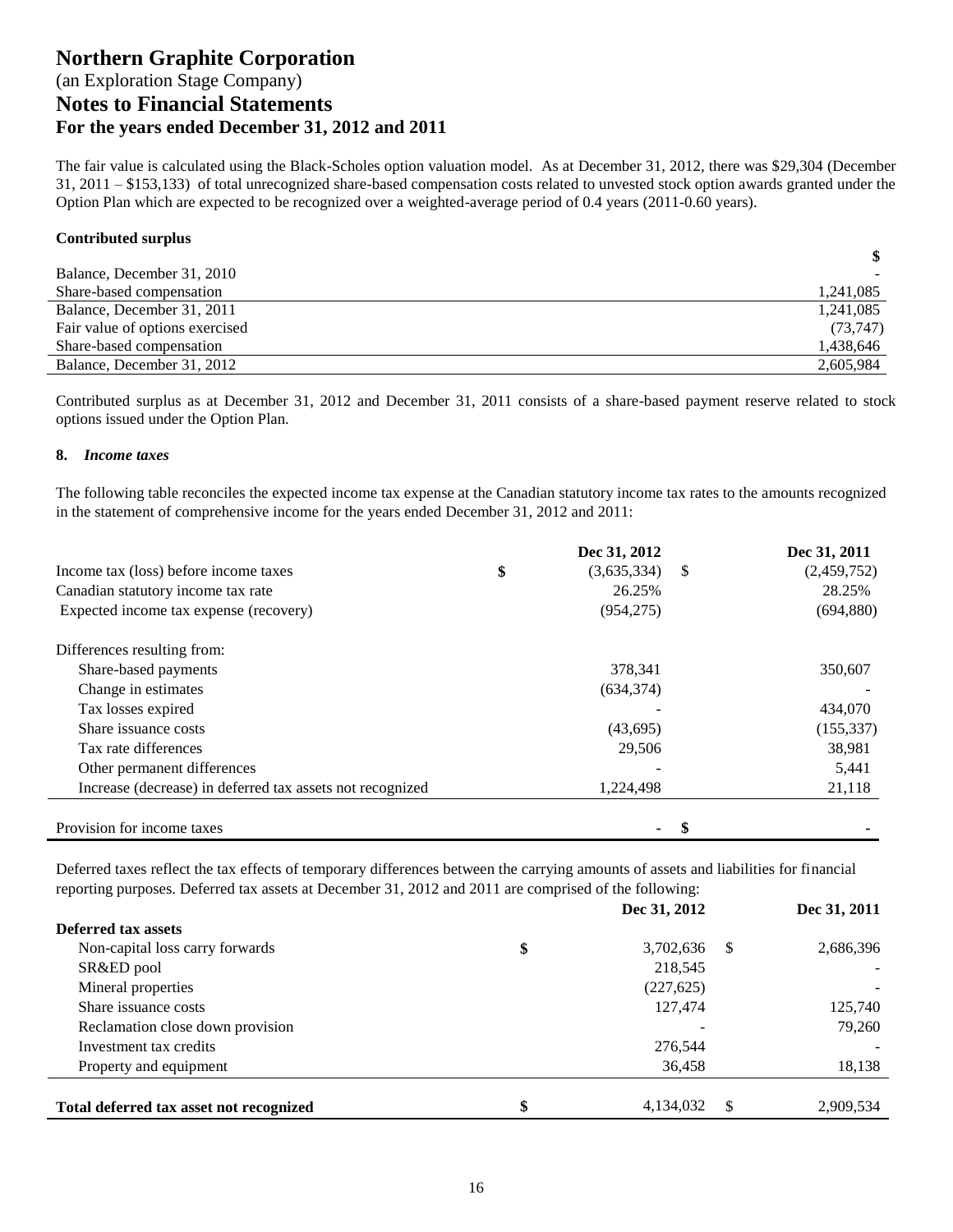The Company has non-capital loss carry forwards of approximately \$14,810,542 (2011 – \$10,745,585), which may be carried forward to apply against future year income tax for Canadian income tax purposes, subject to the final determination by taxation authorities, expiring in the following years:

| 2014  | \$<br>1,443,884  |
|-------|------------------|
| 2015  | 2,259,969        |
| 2026  | 1,345,807        |
| 2027  | 2,672,335        |
| 2028  | 857,236          |
| 2029  | 393,269          |
| 2030  | 444.321          |
| 2031  | 3,111,945        |
| 2032  | 2,281,776        |
| Total | \$<br>14,810,542 |

Deferred tax assets have not been recognized because at this stage of the Company's development, it is not determinable that future taxable profit will be available against which the Company can utilize such deferred tax assets.

### *9. Capital disclosures*

Capital of the Company consists of the equity attributable to the common shareholders, comprised of share capital and deficit. The Company's objective when managing capital is to safeguard the Company's ability to continue as a going concern so that it can continue to explore and develop its mineral resource property for the benefit of its shareholders. The Company manages its capital structure and makes adjustments based on the funds available to the Company in light of changes in economic conditions. The Board of Directors does not establish quantitative return on capital criteria for management, but rather relies on the expertise of the Company's management to sustain the future development of the Company. In order to facilitate the management of its capital requirements, the Company prepares annual expenditure budgets that consider various factors, including successful capital deployment and general industry conditions. Management reviews its capital management approach on an ongoing basis and believes that this approach, given the relative size of the Company, is reasonable.

As the Company is an exploration stage company, it has no revenues and its principal source of capital is from the issue of common shares. In order to achieve its objectives, the Company will spend its existing working capital and raise additional funds as required.

The Company is not subject to externally imposed capital requirements and there were no changes to the Company's approach to capital management during the year.

### *10. Loss per share*

|                                                             | Year ended               | Year ended               |
|-------------------------------------------------------------|--------------------------|--------------------------|
|                                                             | <b>December 31, 2012</b> | <b>December 31, 2011</b> |
| Loss and comprehensive loss for period                      | (3,635,335)              | (2,459,752)              |
| Weighted average number of shares – basic and fully diluted | 45,200,127               | 30,001,851               |
| Loss and comprehensive loss per share                       | (\$0.08)                 | $($ \$0.08)              |

### **11.** *Financial instruments and risk management*

### **Fair value**

Certain of the Company's accounting policies and disclosures require the determination of fair value. Fair value represents the amount at which a financial instrument could be exchanged between willing parties, based on current markets for instruments with the same risk, principal and remaining maturity. Fair value estimates are based on quoted market values and other valuation methods. Fair values have been determined for measurement and/or disclosure purposes based on the following methods. When applicable, further information about the assumptions made in determining fair values is disclosed in the notes specific to that asset or liability.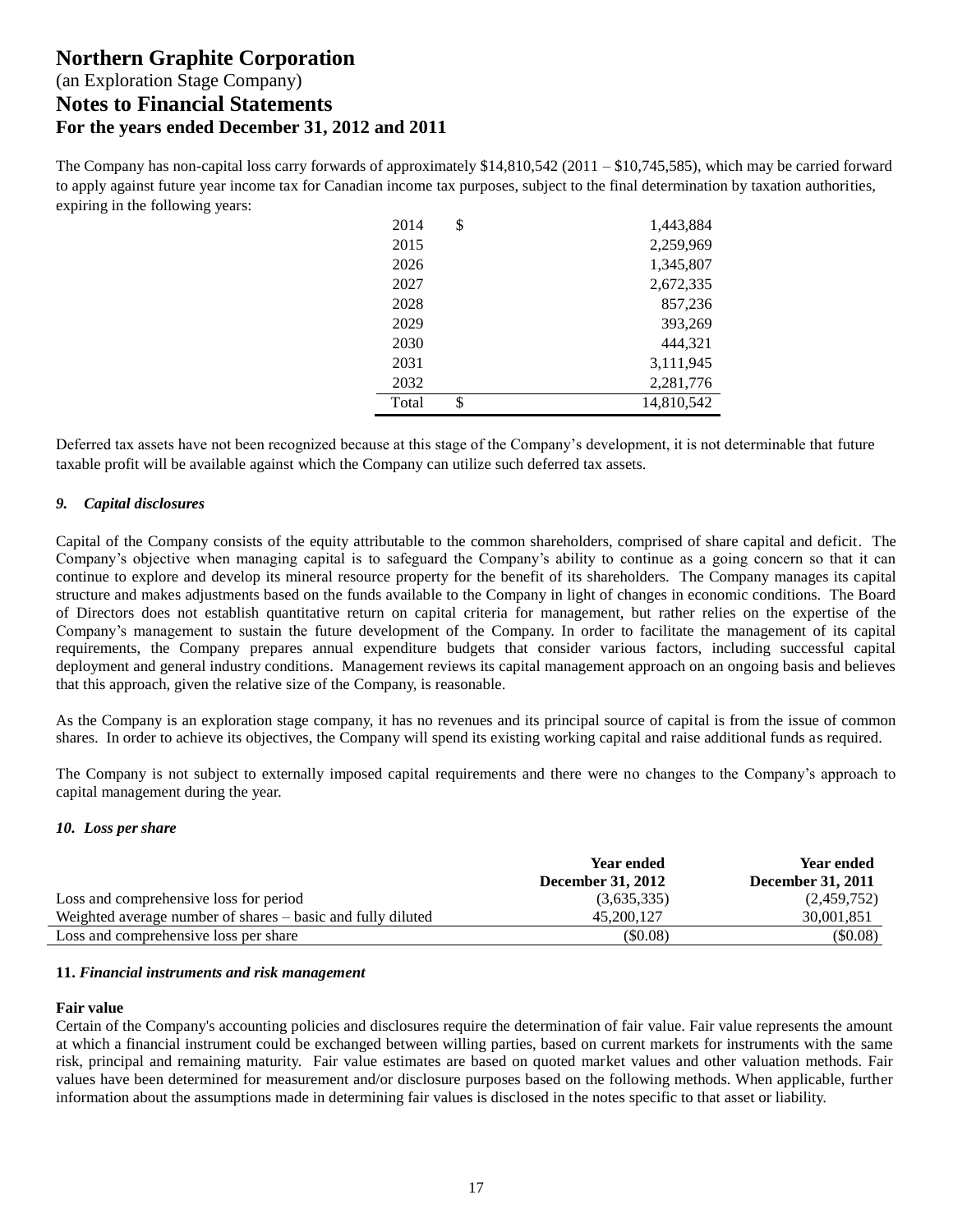In establishing fair value, the Company uses a fair value hierarchy based on levels as defined below:

- Level 1: defined as observable inputs such as quoted prices in active markets.
- Level 2: defined as inputs other than quoted prices in active markets that are either directly or indirectly observable.

● Level 3: defined as inputs that are based on little or no observable market data and, therefore, requiring entities to develop their own assumptions.

The carrying value of cash and cash equivalents, deposits, accounts payable and accrued liabilities, and due to (from) Mindesta Inc. approximates fair value due to the short-term nature of these financial instruments. The carrying value of the reclamation deposit and asset retirement obligations approximates fair value as they bear a market rate of interest.

### **Currency risk**

As the majority of the Company's expenditures are in Canadian dollars, the Company limits its exposure to currency risk by maintaining its cash and cash equivalents in Canadian dollars. The Company carries a portion of its accounts payable and accrued liabilities and notes payable in US dollars, and is subject to currency risk on these balances. However, the Company considers this risk to be minimal.

### **Credit risk**

Credit risk is the risk of a loss if a counterparty to a financial instrument fails to meet its contractual obligations. The Company limits its exposure to credit risk by holding its cash in deposits with high credit quality Canadian financial institutions, and considers this risk to be minimal.

### **Liquidity risk**

Liquidity risk is the risk that the Company will not be able to meet is financial obligations as they come due. The Company manages its liquidity risk through the management of its capital structure as outlined in note 9. Further discussion on liquidity and management's plans are outlined in note 1. All of the Company's trade payables are due within 1 year.

### **Interest rate risk**

Interest rate risk is the risk that the fair value of future cash flows of a financial instrument will fluctuate because of changes in market interest rates. The Company is not exposed to interest rate risk due to the short-term nature of its financial instruments.

### **12.** *Related parties*

### **Major Shareholder**

Mindesta's interest in Northern was reduced to 26.1% as at December 31, 2011 as the result of a number of financing transactions. At the close of trading on January 25, 2012, Mindesta completed the distribution to Mindesta's shareholders of 9,413,581 shares of Northern owned by Mindesta on the basis of one share of Northern for each share of Mindesta held. As at December 31, 2012, Mindesta's interest in Northern had decreased to less than 1% and since the end of the year, Mindesta has sold its remaining Northern shares.

### **Key Management Compensation**

In the year ended December 31, 2012, the Company expensed management fees to companies owned and controlled by key management personnel of  $$201,250$  (2011 –  $$220,723$ ) and expensed salary to key management personnel of  $$414,375$  (2011 – \$231,667). In the year ended December 31, 2012 and 2011, the Company provided short-term employee benefits totaling \$23,929 (2011 – \$4,148) to key management personnel. In the year ended December 31, 2012, the Company expensed share-based compensation for stock options granted to key management personnel of \$123,890 (1,800,000 share options, 1,616,667 share options vested, exercisable at \$0.50; and 225,000 share options, 112,500 share options vested, exercisable at \$0.80) and share-based payments of \$1,251,353 to directors (500,000 share options exercisable at \$2.50; and 500,000 share options exercisable at \$0.85). In the year ended December 31, 2011, the Company expensed share-based payments of \$731,310 (2,025,000 share options, 1,433,333 share options vested, exercisable at \$0.50 to key management personnel). In the year ended December 31, 2012, the Company provided bonus payments of \$236,911 (2011 - \$47,572) to key personnel.

### **Other Related Party Transactions**

During the year ended December 31, 2012, the Company expensed office rental payments of \$19,170 (2011 – \$18,000) to a Company whose CEO and a Director is also a Director of Northern.